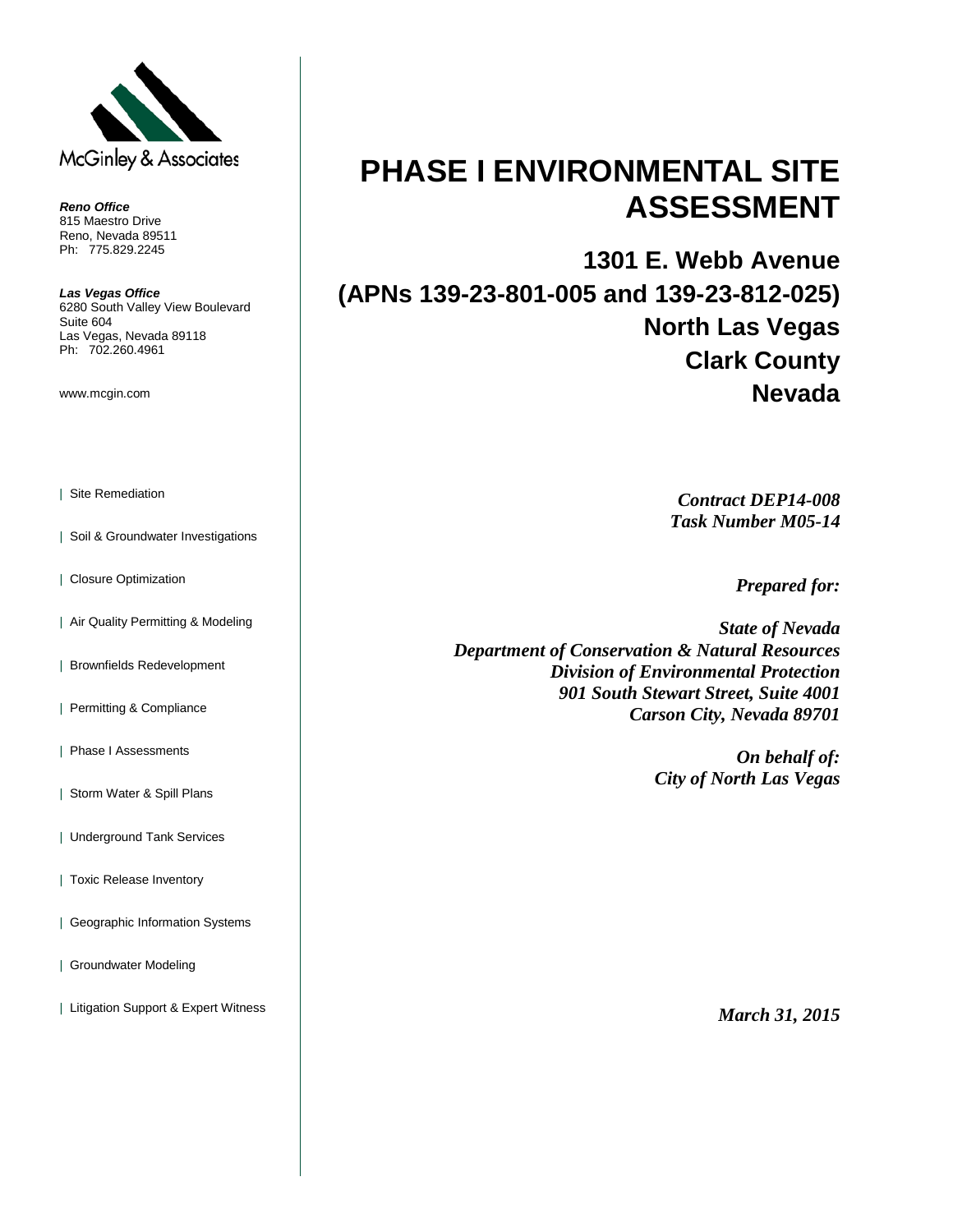$\lambda$ 

## **TABLE OF CONTENTS**

| 1. |                                        |                |  |
|----|----------------------------------------|----------------|--|
|    | 1.1<br>1.2<br>1.3<br>1.4               |                |  |
| 2. |                                        |                |  |
|    | 2.1<br>2.2<br>2.3                      |                |  |
| 3. |                                        |                |  |
|    | 3.1<br>3.2<br>3.3<br>3.4               |                |  |
| 4. |                                        |                |  |
|    | 4.1<br>4.2<br>4.3                      |                |  |
|    | 4.4<br>4.5                             |                |  |
| 5. |                                        |                |  |
|    | 5.1<br>5.2<br>5.3<br>5.4<br>5.5<br>5.6 |                |  |
| 6. |                                        |                |  |
|    | 6.2<br>6.3<br>6.4                      | 6.4.2<br>6.4.3 |  |
| 7. |                                        |                |  |
|    | 7.1<br>7.2<br>7.3<br>7.4               |                |  |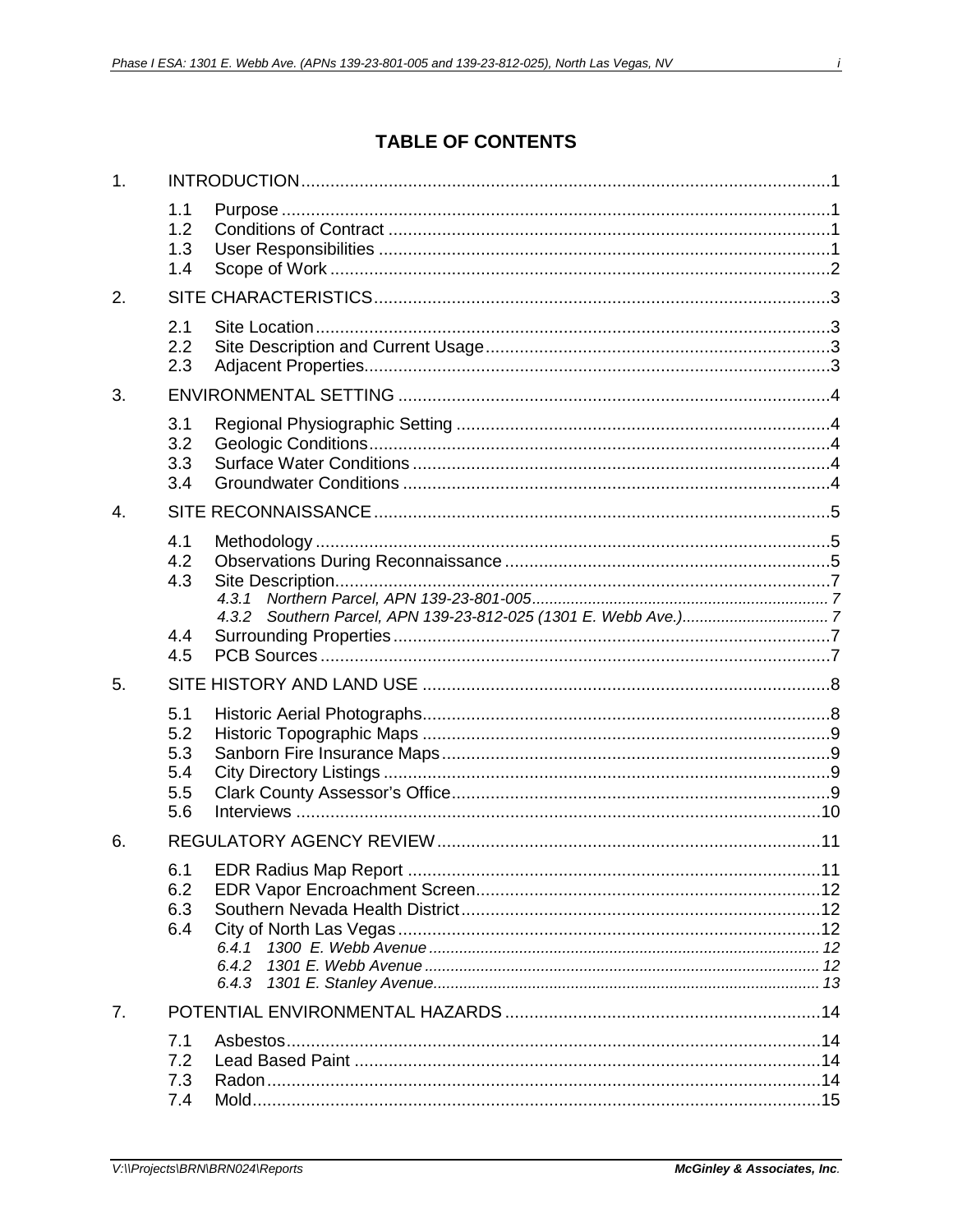| 8.  |     |  |  |
|-----|-----|--|--|
|     | 8.1 |  |  |
| 9.  |     |  |  |
|     |     |  |  |
| 10. |     |  |  |
| 11. |     |  |  |

### **FIGURES**

Figure 2 Site Map

#### **APPENDICES**

- Appendix A User Questionnaire
- Appendix B Assessor's Map and Parcel Information
- Appendix C Site Photographs<br>Appendix D Historical Aerial P
- Historical Aerial Photographs and Topographic Maps
- Appendix E Sanborn Map Report and City Directory Listings<br>Appendix F EDR Radius Map Report
- **EDR Radius Map Report**
- Appendix G EDR Vapor Encroachment Screen
- Appendix H Resumes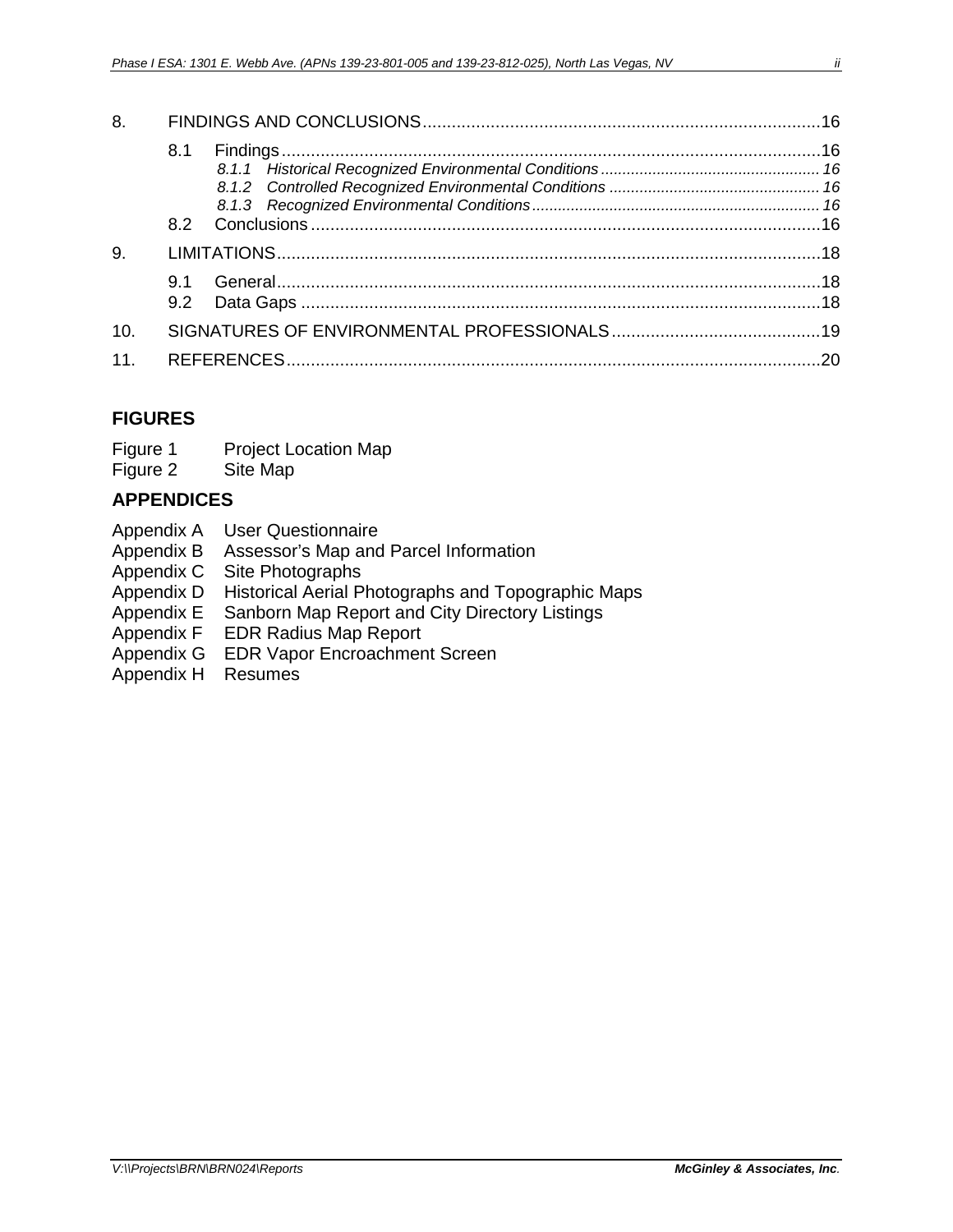# **EXECUTIVE SUMMARY**

*This report presents the findings of a Phase I Environmental Site Assessment (ESA) performed on a property located at the corner of N. Bruce Street and E. Webb Avenue and partially addressed at 1301 East Webb Avenue, in the City of North Las Vegas, Clark County, Nevada, and hereafter referred to as the Subject Property. McGinley and Associates, Inc. (MGA) conducted this investigation for the purpose of identifying recognized environmental conditions (RECs), historical recognized conditions (HRECs), and/or controlled recognized environmental conditions (CRECs) on the property in accordance with the 2013 American Society of Testing and Materials (ASTM) standards for the performance of Phase I Environmental Site Assessments (ASTM E 1527-13), as well as the standards established by the U.S. Environmental Protection Agency (EPA) for conducting All Appropriate Inquiry (AAI).*

*The Subject Property is located at the corner of N. Bruce Street and E. Webb Avenue and is addressed at 1301 East Webb Avenue, in the City of North Las Vegas, Clark County, Nevada. The Subject Property boundary is shown on Figure 2. The Subject Property is located in the S ½ of the SE ¼ of Section 23, Township 20 South, Range 61 East, of the Mount Diablo Baseline and Meridian.*

*The Subject Property is located in Clark County, Nevada and consists of two parcels that are listed with the Clark County Assessor as Assessor Parcel Numbers (APNs): 139-23-801-005 and 139-23- 812-025. The northern parcel (APN 139-23-801-005) is approximately 0.20 acres in size and was observed to be undeveloped with a graded gravel surface. This parcel does not currently have a listed address. The southern parcel (APN 139-23-812-025) is located beyond E. Webb Avenue and is approximately 0.10 acres in size. At the time of the site visit, the parcel was occupied by an older structure that is currently vacant.*

*The subject property is accessed from the west by N. Bruce Street and between the parcels from E. Webb Avenue. Utilities supplied to the Subject Property consist of electric power (NV Energy), natural gas (Southwest Gas), sewer (City of North Las Vegas), and water (Southern Nevada Water Authority).*

*The subject property is located within the Mojave Desert region of southeastern Nevada at an elevation of approximately 1,870 feet above mean sea level. Average minimum and maximum annual temperatures for the area, as recorded in North Las Vegas during the period from 1990 to 2015, are 51.7 and 82.3 degrees Fahrenheit, respectively, while total annual precipitation averages 4.27 inches.*

*The geology underlying the subject property has been mapped as Active Alluvium. The unit is described as pink to pale-brown fine sand to pebble to cobble gravel occurring as thin veneers in incised stream channels and on between-channel alluvial flats. The surficial soils found at the Subject Property have been primarily mapped as Glencarb silt loam, 0 to 2 percent slopes. The unit is classified as Hydrologic Unit C, which is characterized by moderately high runoff potential when thoroughly wet, as water is transmitted somewhat restricted through the soil.*

*There are no surface water bodies that exist on the subject property. The nearest major surface water body to the subject property is the Las Vegas Wash, which is located approximately two miles to the east. Runoff from the site during storm events would most likely travel overland towards the east. According to the Federal Emergency Management Agency (FEMA), the site is not located within a 100-year flood zone and is listed as being in Zone X, which is described as an area outside the 0.2% annual chance floodplain.*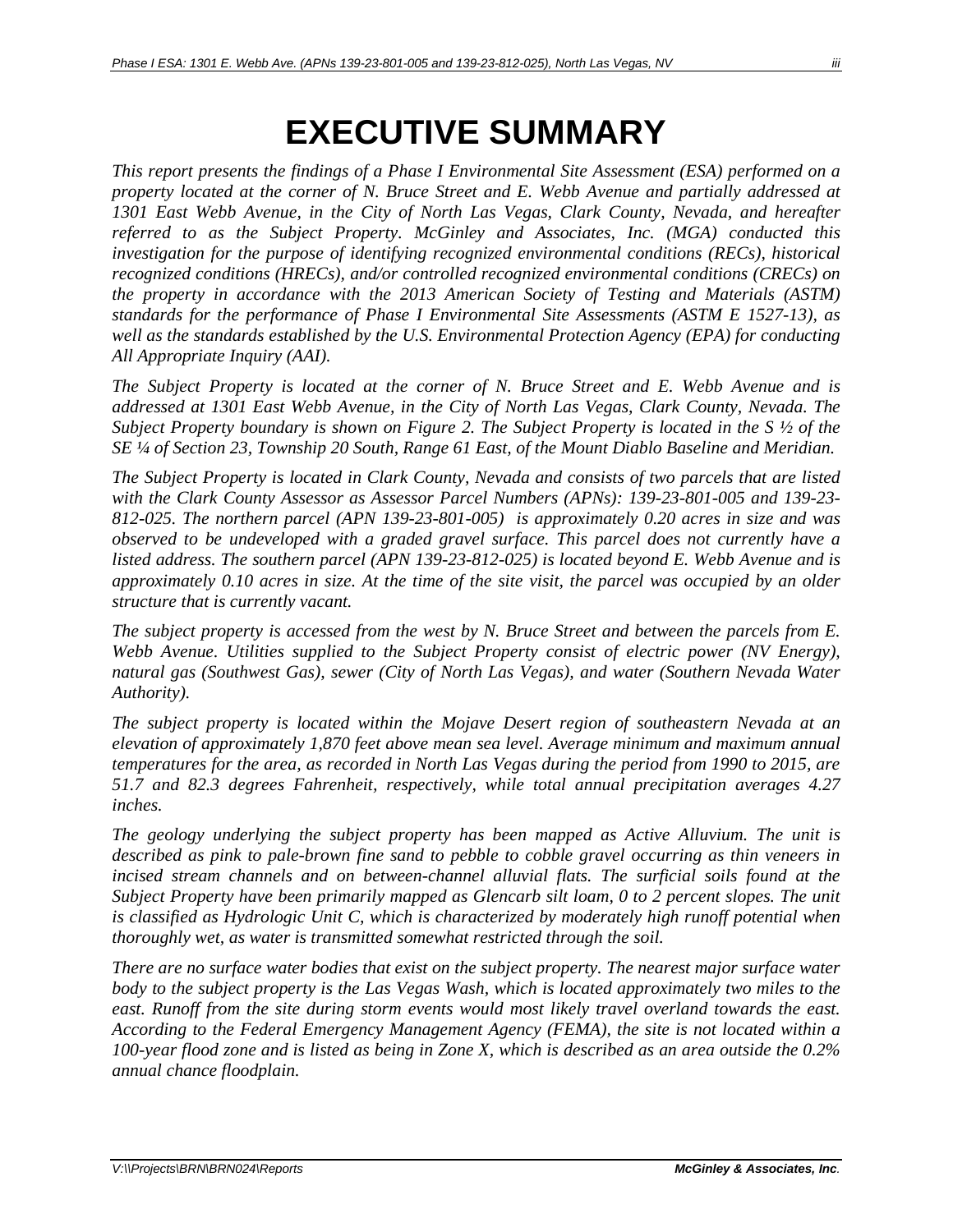*Based on a review of the Nevada Division of Water Resources (NDWR) Well Log Database, water wells may be located in the vicinity of the Subject Property, but their exact locations are unknown and their existence has not been field-verified. No wells were observed or reported to be located on the Subject Property during site reconnaissance. Groundwater flow direction at the Subject Property is estimated to be generally towards the east and the depth to groundwater at the Subject Property is estimated to be approximately seven to 20 feet below ground surface.* 

*A regulatory review was performed to search for regulated sites located within a one-mile radius of the Subject Property. The Subject Property was not listed in any of the databases searched by EDR. In addition, the following regulatory sites were identified in the databases searched by EDR: One Corrective Action (CORRACTS) site, one Resource Conservation and Recovery Act Small Quantity Generator (RCRA-SQG) site, 35 State Hazardous Waste Sites (SHWS), three Leaking Underground Storage Tank (LUST) sites, one Underground Storage Tank (UST) site, one Above Ground Storage Tank (AST) site, 20 US Brownfields sites, one Solid Waste Recycling (SWRCY) facility, one RCRA No Longer Regulated Generator (NonGen/NLR) site, one US Historical Auto station facility, and one US Historical cleaners facility. Based on a review of available information regarding the 66 listed sites, all are considered likely to be hydrologically downgradient from, or cross-gradient to, the subject property, have had no reported releases, have had no reported violations of hazardous waste regulations, and/or have received regulatory closure. For this reason, the sites are considered unlikely to cause, or to have caused in the past, environmental impact to the subject property.* 

*The EDR database search also identified a number of sites that could not be mapped due to insufficient address information. MGA reviewed all of these sites and has determined that each are located far from the Subject Property, are at locations that are considered likely to be hydrologically downgradient from, or cross-gradient to, the Subject Property, have had no reported releases, have had no reported violations of hazardous waste regulations, and/or have received regulatory closure. For this reason, the unmapped sites are considered unlikely to cause, or to have caused in the past, environmental impact to the subject property.* 

*MGA conducted a Tier 1 Vapor Encroachment Screen (VES) investigation in accordance with the 2010 ASTM Standard Guide for Vapor Encroachment Screening on Property Involved in Real Estate Transactions (ASTM E 2600-10). The goal of the VES is to identify the potential for vapors from hazardous substances and petroleum releases to reach the Subject Property. ASTM E2600-10 defines the term, vapor encroachment condition (VEC) as the presence or likely presence of chemical of concern (COC) vapors in the subsurface of the Subject Property caused by the release of vapors from contaminated soil or groundwater or both, on the Subject Property. MGA performed a VES for the area encompassing the Subject Property by reviewing each of the regulatory sites that were provided in the EDR within a 1/3 mile primary search radius. For each site, a VEC was ruled out.* 

*Identification and sampling for the presence of asbestos, mold, and radon gas were beyond the Scope of Work for this Phase I ESA. Should the user of this Phase I ESA wish to gain confidence with respect to the presence (or absence) of these substances within the on-site buildings, MGA recommends that a qualified inspector be contacted for that purpose.*

*MGA has performed a Phase I Environmental Site Assessment in conformance with the scope and limitations of ASTM Practice E 1527 on the property located at the corner of N. Bruce Street and E. Webb Avenue and partially addressed at 1301 E. Webb Avenue (APN 139-23-801-005 and 139-23- 812-025), the property. Any exceptions to, or deletions from, this practice are described in Section 9 of this report.* 

*Upon conclusion of our Phase I ESA, and based on the information reviewed, this assessment has revealed no evidence of historical recognized environmental conditions or controlled recognized*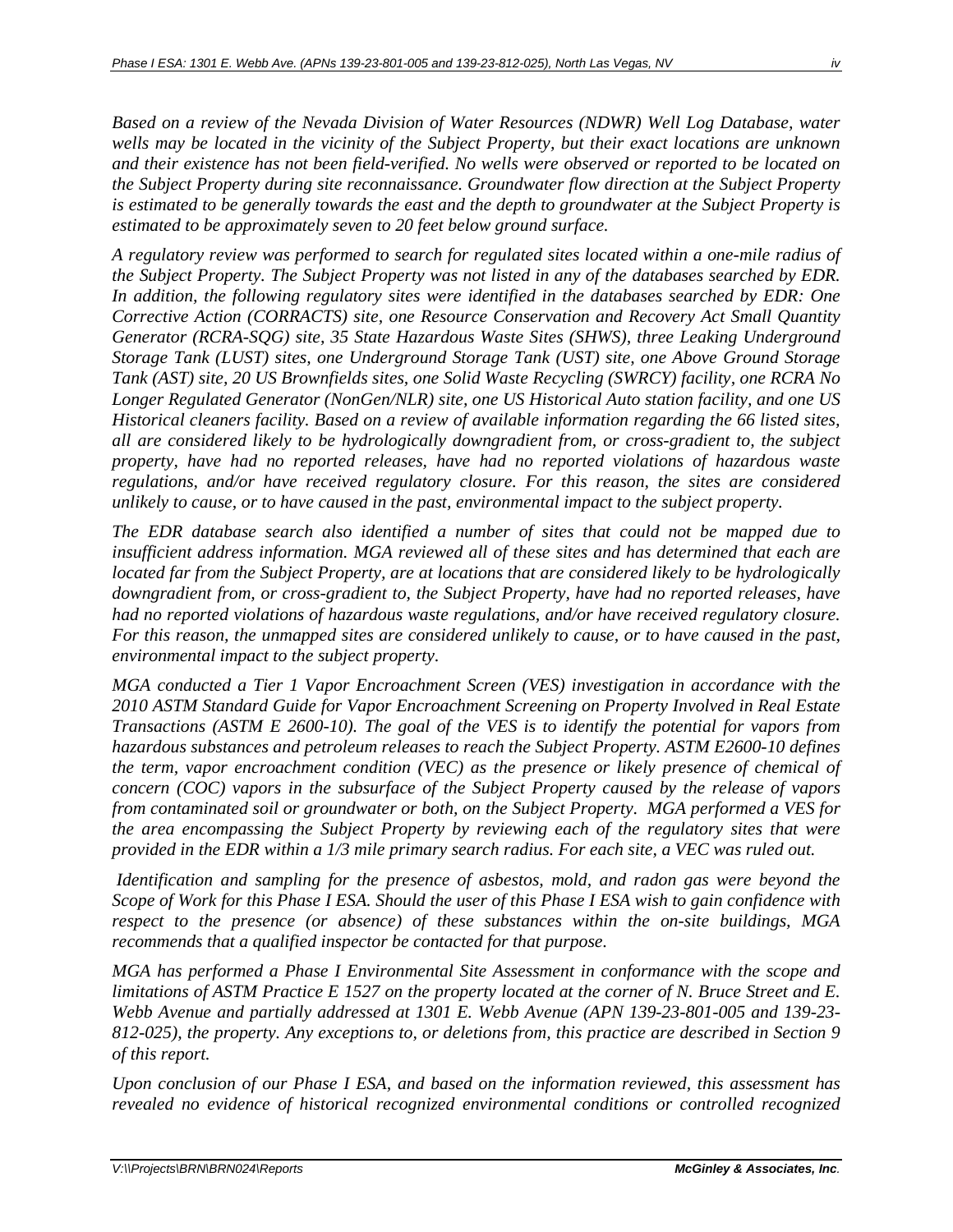*environmental conditions in connection with the Subject Property. with the exception of the following RECs. The two RECs are associated with the southern parcel of the subject property;*

- *According to City of North Las Vegas employees, the southern parcel may have been used to store heavy equipment. In addition, a sign posted on the fence stated "No open flame or ignition beyond this point" which indicates that petroleum products or flammable hazardous substances may have been previously stored or used in the yard and therefore, spills and leaks of those materials may have occurred in that area.*
- *The building located on the southern parcel was originally constructed in 1957. It is unknown what renovations, if any, have been implemented. Therefore, due to the age of the structure, a potential- exists that building materials used in the construction of the structure contain asbestos and/or lead-based paint.*

*Based on the discovery of these RECs, MGA is of the opinion that further assessments are warranted at this time to assess for possible impacts of petroleum products and hazardous materials to the exterior portions of the property and asbestos or lead-based paint within suspect building materials found within the structure.*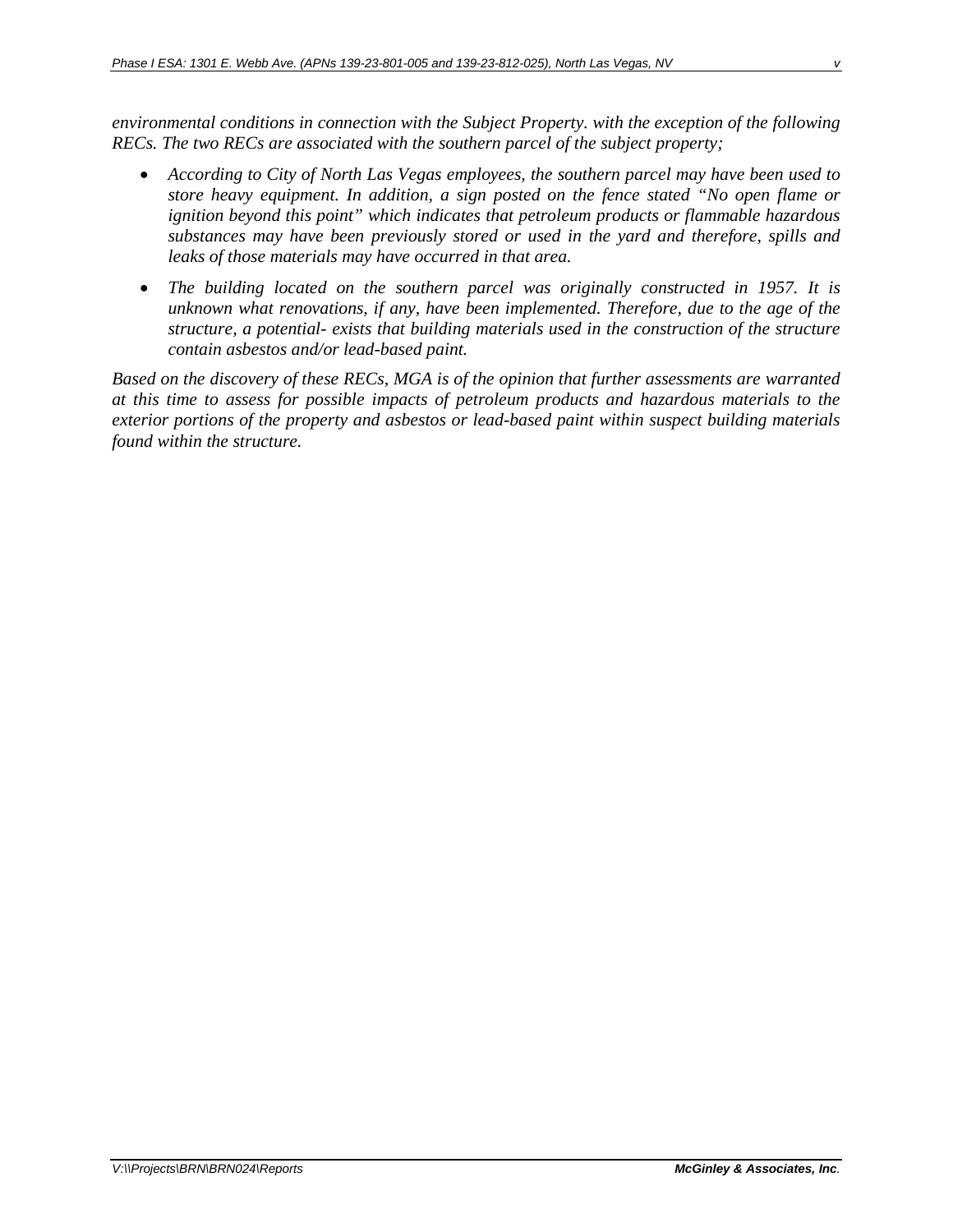### <span id="page-6-0"></span>**1. INTRODUCTION**

#### <span id="page-6-1"></span>**1.1 Purpose**

This report presents the findings of a Phase I Environmental Site Assessment (ESA) performed on a property located at the corner of N. Bruce Street and E. Webb Avenue and partially addressed at 1301 East Webb Avenue, in the City of North Las Vegas, Clark County, Nevada, and hereafter referred to as the Subject Property. McGinley and Associates, Inc. (MGA) conducted this investigation for the purpose of identifying recognized environmental conditions (RECs), historical recognized conditions (HRECs), and/or controlled recognized environmental conditions (CRECs) on the property in accordance with the 2013 American Society of Testing and Materials (ASTM) standards for the performance of Phase I Environmental Site Assessments (ASTM E 1527-13), as well as the standards established by the U.S. Environmental Protection Agency (EPA) for conducting All Appropriate Inquiry (AAI).

## <span id="page-6-2"></span>**1.2 Conditions of Contract**

MGA performed this work for the Nevada Division of Environmental Protection (NDEP) (client) on the behalf of the City of North Las Vegas (user), as part of the State of Nevada Brownfields program pursuant to our Scope of Work approval dated December 8, 2014 and in accordance with Contract DEP14-008, Task Number M05-14.

### <span id="page-6-3"></span>**1.3 User Responsibilities**

In accordance with ASTM E 1527-13, the user of this Phase I ESA is required to provide information which establishes the user's baseline of knowledge in relation to the Subject Property. In order to qualify for one of the Landowner Liability Protection (LLP's) offered by the Small Business Liability Relief and Brownfields Revitalization Act of 2001 (the "Brownfields Amendments"), the user must complete an AAI compliant user questionnaire and provide it to the environmental professional. Failure to complete this user questionnaire could result in a determination that "all appropriate inquiry" is not complete. The questionnaire determines a baseline of user knowledge of the Subject Property regarding the following items:

- 1. Environmental cleanup liens that are filed or recorded against the site (40 CFR 312.25);
- 2. Activity and land use limitations that are in place on the site or have been filed or recorded in a registry (40 CFR 312.26);
- 3. Specialized knowledge or experience of the person seeking to qualify for the LLP related to the property or nearby properties (40 CFR 312.28);
- 4. Relationship of the purchase price to the fair market value of the property if it were not contaminated (40 CFR 312.29);
- 5. Commonly known or reasonably ascertainable information about the property (40 CFR 312.30); and
- 6. The degree of obviousness of the presence or likely presence of contamination in, on, or at the property, and the ability to detect the contamination by appropriate investigation (40 CFR 312.31).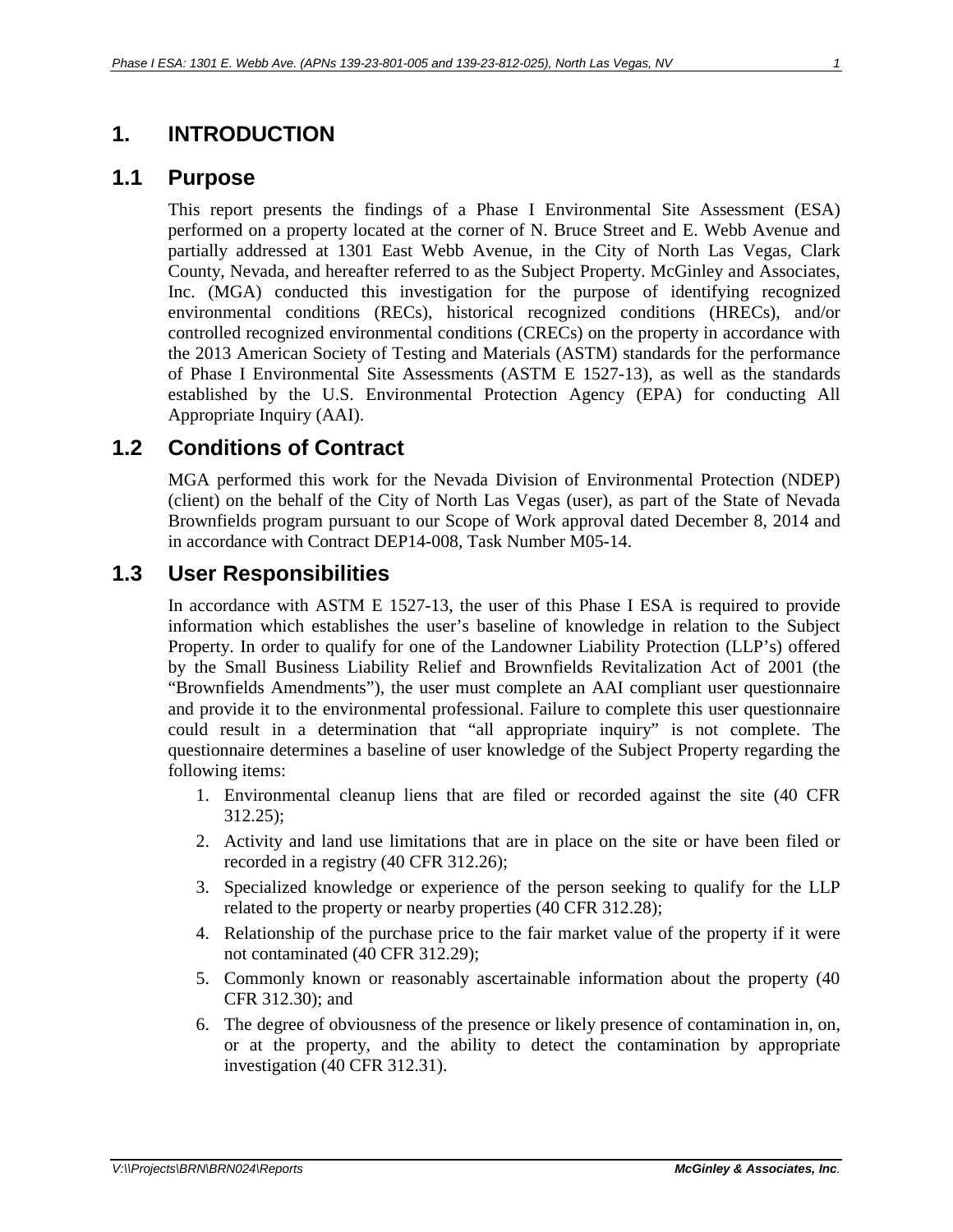In order to obtain this information, an AAI compliant user questionnaire was provided to the user of this Phase I ESA. The completed user questionnaire can be found in Appendix A.

## <span id="page-7-0"></span>**1.4 Scope of Work**

The scope of work performed and procedures utilized included the following tasks:

- **Environmental setting review** to determine potential pathways for the migration of contaminants including solids and liquids at the surface or subsurface, and vapor in the subsurface;
- **Site reconnaissance** of the Subject Property and observation of adjacent properties and vicinity by a qualified person under the direct supervision of an MGA Certified Environmental Manager;
- **Review of site history/land use** through city street directories, historical aerial photographs, historical topographic maps, local jurisdiction records, and personal interviews;
- **Review of regulatory agency records** to identify and assess any listings of regulatory permits, registrations, or enforcement actions at the subject site, adjacent properties, or proximal sites (if necessary), through both a commercial database search and agency inquiries; and,
- **Preparation of this report** that describes all work performed and presents a discussion of the findings and conclusions with recommendations.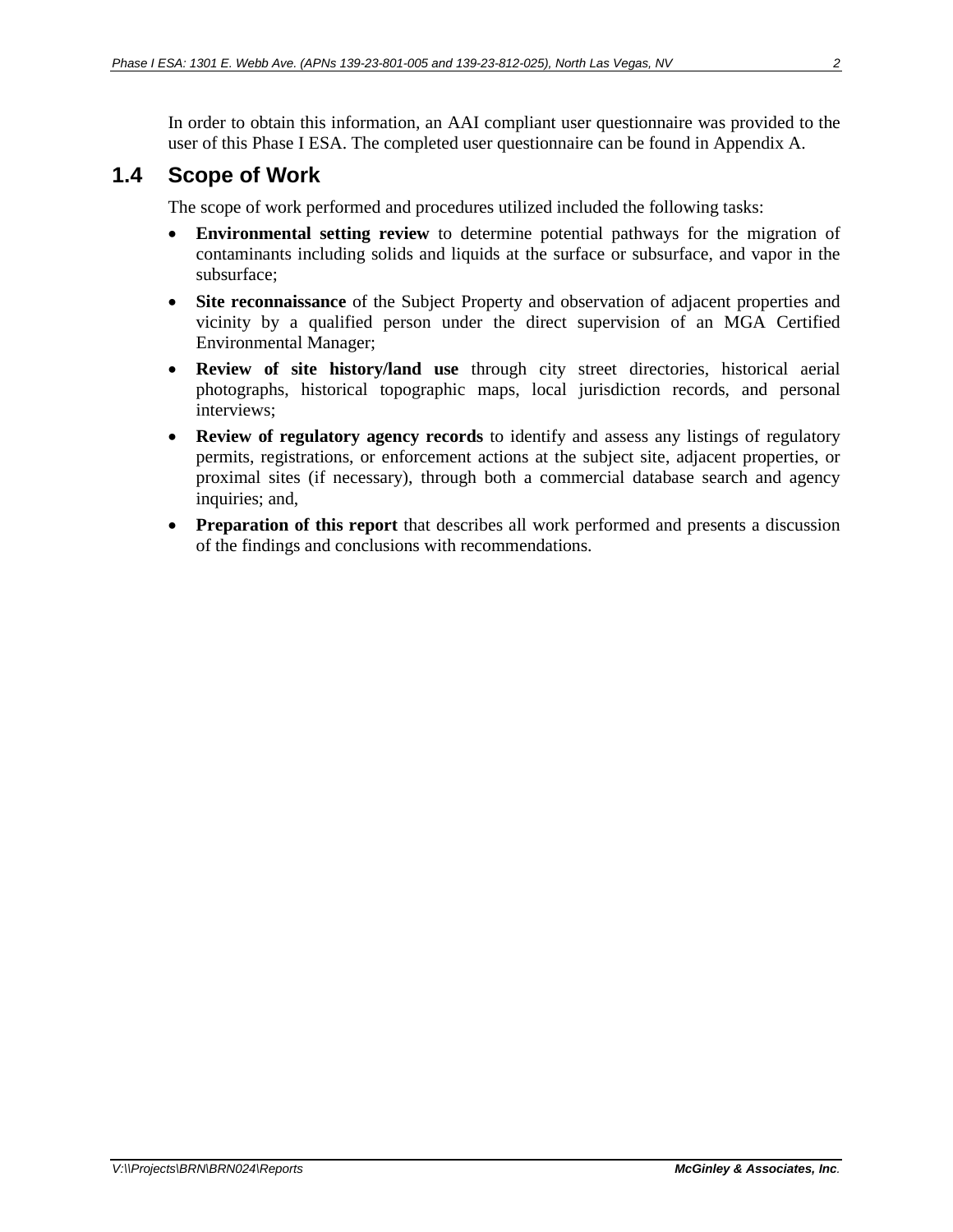# <span id="page-8-0"></span>**2. SITE CHARACTERISTICS**

### <span id="page-8-1"></span>**2.1 Site Location**

The Subject Property is located at the corner of N. Bruce Street and E. Webb Avenue and is addressed at 1301 East Webb Avenue, in the City of North Las Vegas, Clark County, Nevada. The Subject Property boundary is shown on Figure 2. The Subject Property is located in the S ½ of the SE ¼ of Section 23, Township 20 South, Range 61 East, of the Mount Diablo Baseline and Meridian. A copy of the Assessor's Map that depicts the subject property is provided herein as Appendix B.

# <span id="page-8-2"></span>**2.2 Site Description and Current Usage**

The Subject Property is located in Clark County, Nevada and consists of two parcels that are listed with the Clark County Assessor as Assessor Parcel Numbers (APNs): 139-23-801-005 and 139-23-812-025. The northern parcel (APN 139-23-801-005) is approximately 0.20 acres in size and was observed to be undeveloped with a graded gravel surface. This parcel does not currently have a listed address. The southern parcel (APN 139-23-812-025) is located beyond E. Webb Avenue and is approximately 0.10 acres in size. At the time of the site visit, the parcel was occupied by an older structure that is currently vacant.

The subject property is accessed from the west by N. Bruce Street and between the parcels from E. Webb Avenue. Utilities supplied to the Subject Property consist of electric power (NV Energy), natural gas (Southwest Gas), sewer (City of North Las Vegas), and water (Southern Nevada Water Authority).

### <span id="page-8-3"></span>**2.3 Adjacent Properties**

The northern parcel is bordered by the following:

|       | North: Stanley Avenue with a neighborhood recreation center beyond |  |  |
|-------|--------------------------------------------------------------------|--|--|
|       | South: E. Webb Avenue with the southern parcel beyond              |  |  |
| East: | Residential neighborhood                                           |  |  |
|       | West: North Bruce Street with residential neighborhood beyond      |  |  |

The southern parcel is bordered by the following:

| North: East Webb Avenue with the northern parcel beyond         |  |
|-----------------------------------------------------------------|--|
| South: Undeveloped land with a residential neighborhood beyond  |  |
| East: Residential neighborhood                                  |  |
| West:   North Bruce Street with residential neighborhood beyond |  |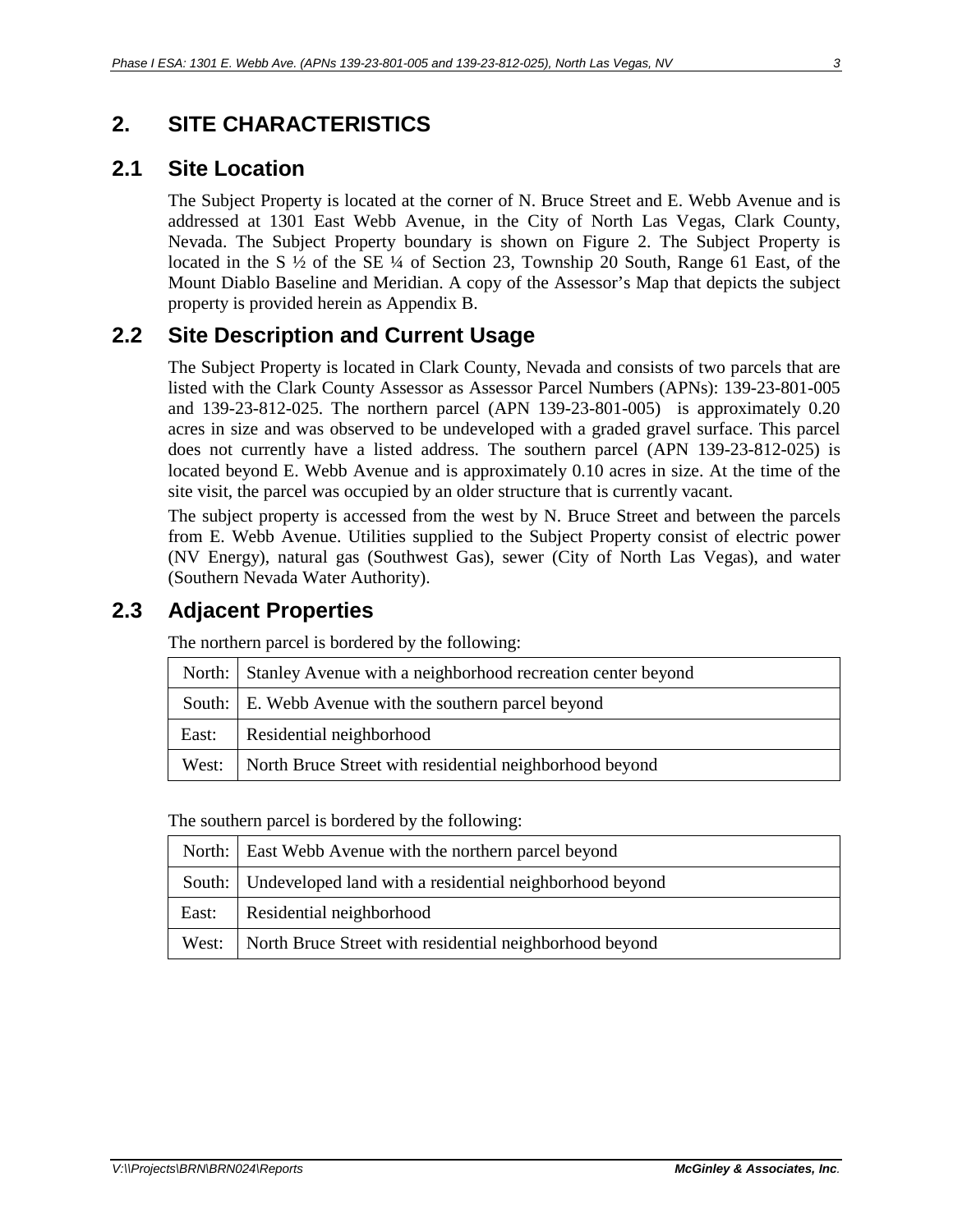# <span id="page-9-0"></span>**3. ENVIRONMENTAL SETTING**

# <span id="page-9-1"></span>**3.1 Regional Physiographic Setting**

The subject property is located within the Mojave Desert region of southeastern Nevada at an elevation of approximately 1,870 feet above mean sea level. Average minimum and maximum annual temperatures for the area, as recorded in North Las Vegas during the period from 1990 to 2015, are 51.7 and 82.3 degrees Fahrenheit, respectively, while total annual precipitation averages 4.27 inches (WRCC, 2015).

# <span id="page-9-2"></span>**3.2 Geologic Conditions**

The geology underlying the Subject Property has been mapped as Active Alluvium (J.C. Matti, S.B. Castor, J.W. Bell, and S.M. Rowland, 1973). The unit is described as pink to pale-brown fine sand to pebble to cobble gravel occurring as thin veneers in incised stream channels and on between-channel alluvial flats. The surficial soils found at the Subject Property have been primarily mapped as Glencarb silt loam, 0 to 2 percent slopes. The unit is classified as Hydrologic Unit C, which is characterized by moderately high runoff potential when thoroughly wet, as water is transmitted somewhat restricted through the soil.

# <span id="page-9-3"></span>**3.3 Surface Water Conditions**

There are no surface water bodies that exist on the subject property. The nearest major surface water body to the subject property is the Las Vegas Wash, which is located approximately two miles to the east. Runoff from the site during storm events would most likely travel overland towards the east. According to the Federal Emergency Management Agency (FEMA), the site is not located within a 100-year flood zone and is listed as being in Zone X, which is described as an area outside the 0.2% annual chance floodplain.

## <span id="page-9-4"></span>**3.4 Groundwater Conditions**

Based on a review of the Nevada Division of Water Resources (NDWR) Well Log Database, water wells may be located in the vicinity of the Subject Property, but their exact locations are unknown and their existence has not been field-verified. No wells were observed or reported to be located on the Subject Property during site reconnaissance. Groundwater flow direction at the Subject Property is estimated to be generally towards the east and the depth to groundwater at the Subject Property is estimated to be approximately seven to 20 feet below ground surface.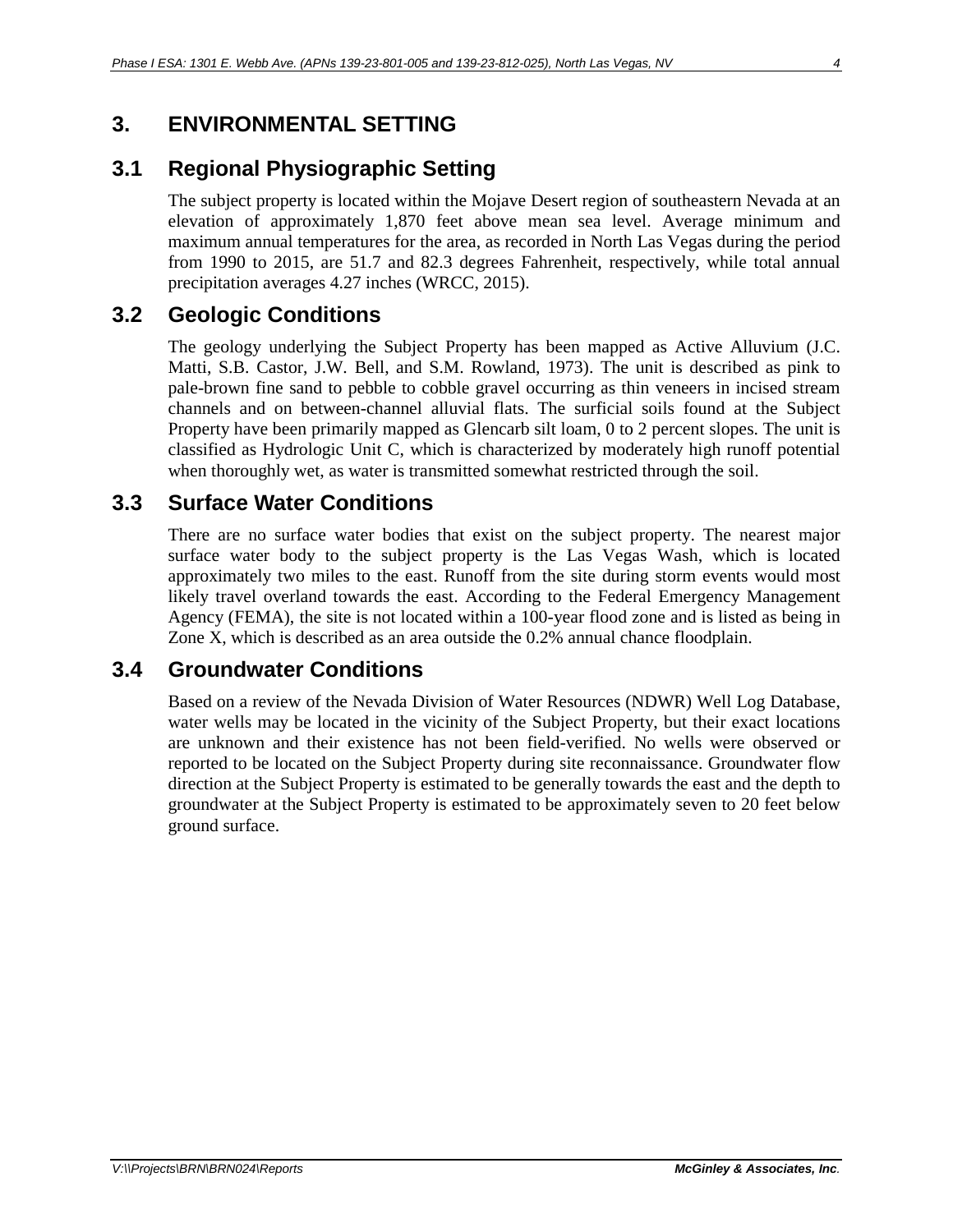## <span id="page-10-0"></span>**4. SITE RECONNAISSANCE**

### <span id="page-10-1"></span>**4.1 Methodology**

For the purpose of assessing current site conditions, a visit to the Subject Property and surrounding area was conducted on January 26, 2015 under sunny and mild conditions. An additional visit to the property was conducted on February 25, 2015 to observe the interior of a locked storage area that was not accessed during the initial site visit. During both site visits, observations were made in regards to *recognized environmental conditions (RECs)*. As defined by ASTM E 1527-13, a REC is the presence, or likely presence, of any hazardous substances or petroleum products in, on, or at the property due to any release to the environment, under conditions indicative of a release to the environment, or under conditions that pose a material threat of a future release to the environment. The term REC is not intended to include *de minimis* conditions that generally do not present a material risk of harm to public health or the environment and which generally would not be the subject of an enforcement action if brought to the attention of appropriate governmental agencies. Photographs taken during the site reconnaissance are provided in Appendix C.

### <span id="page-10-2"></span>**4.2 Observations During Reconnaissance**

The entire site was walked and observed for the presence of RECs. The following is a list of some of the items of interest that were looked for during the site inspection. If the item was not observed, it will be noted as "Not Observed". If the item was observed during the site visit, it will be noted as "**Observed**" and a short description of the findings will follow.

| Staining or discoloration of soil and/or pavement       | Not Observed |
|---------------------------------------------------------|--------------|
| Wastewater systems, septic systems, sumps, and/or seeps | Not Observed |
| Wells                                                   | Not Observed |
| Patched areas of asphalt or concrete                    | Not Observed |
| Standing surface water, ponds, farm tanks, etc.         | Not Observed |
| Railroad spurs                                          | Not Observed |
| Suspect PCB containing equipment                        | Not Observed |
| Hydraulic equipment                                     | Not Observed |
| Underground storage tank (UST) systems/vent pipes       | Not Observed |
| Above ground storage tanks (ASTs).                      | Not Observed |
| Paint booths, spray rigs, etc.                          | Not Observed |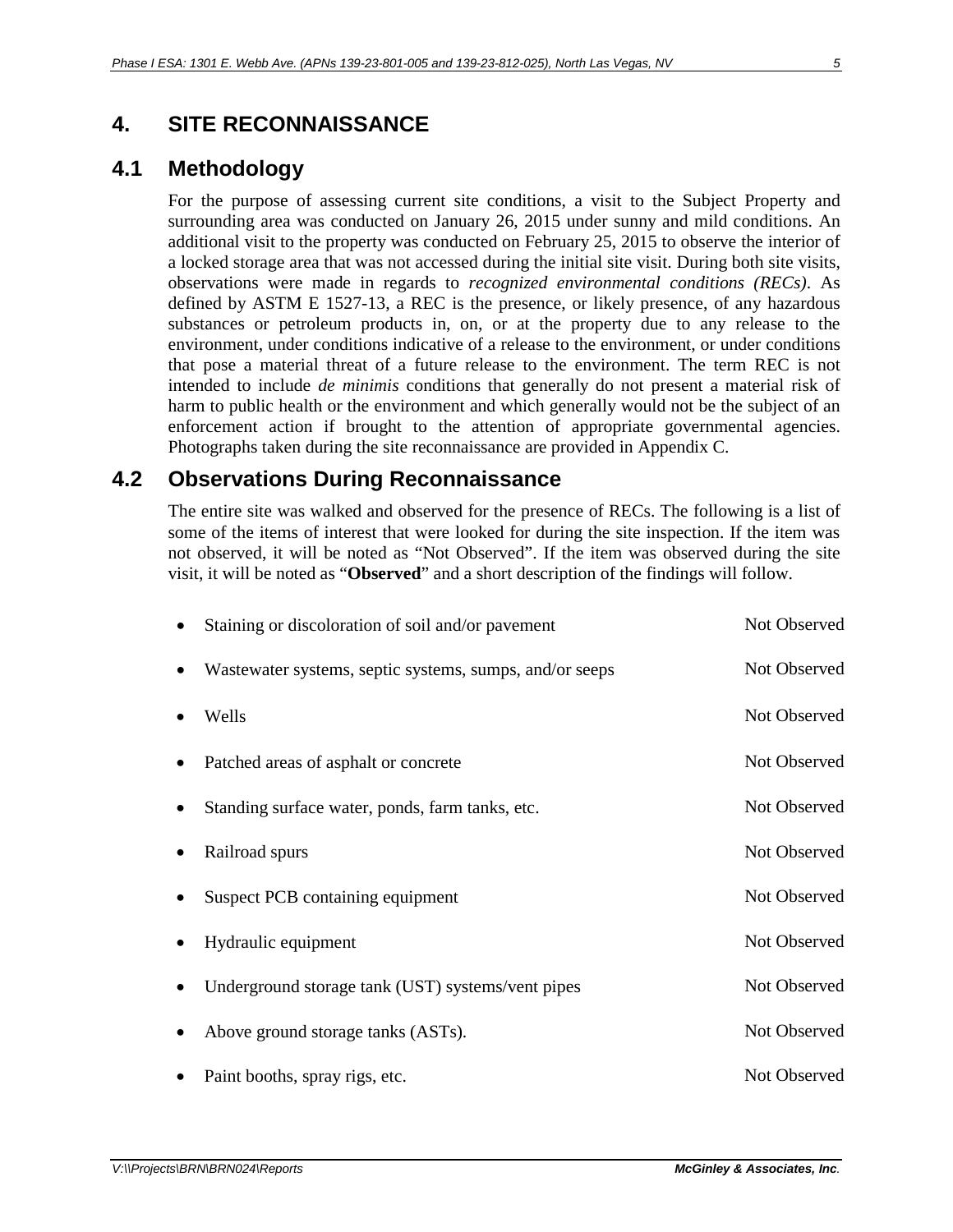| Unorthodox heating and ventilation systems                             | Not Observed |
|------------------------------------------------------------------------|--------------|
| Emergency generators                                                   | Not Observed |
| Chemical/waste generation and/or storage                               | Not Observed |
| Unusual odors                                                          | Not Observed |
| Dumping, disturbed soils, direct burial activity                       | Not Observed |
| Floor drains                                                           | Not Observed |
| Air emissions                                                          | Not Observed |
| Industrial or manufacturing activities                                 | Not Observed |
| Distressed, discolored or stained vegetation                           | Not Observed |
| Oil or gas well exploration or refinery activities                     | Not Observed |
| Surface water contamination                                            | Not Observed |
| Farm waste, feed lot spoils, or manure stockpile                       | Not Observed |
| Prolonged use, misapplication or storage of pesticides                 | Not Observed |
| Discharges, or run-off of potential contaminants from off-site sources | Not Observed |
| Basements and/or subsurface vaults                                     | Not Observed |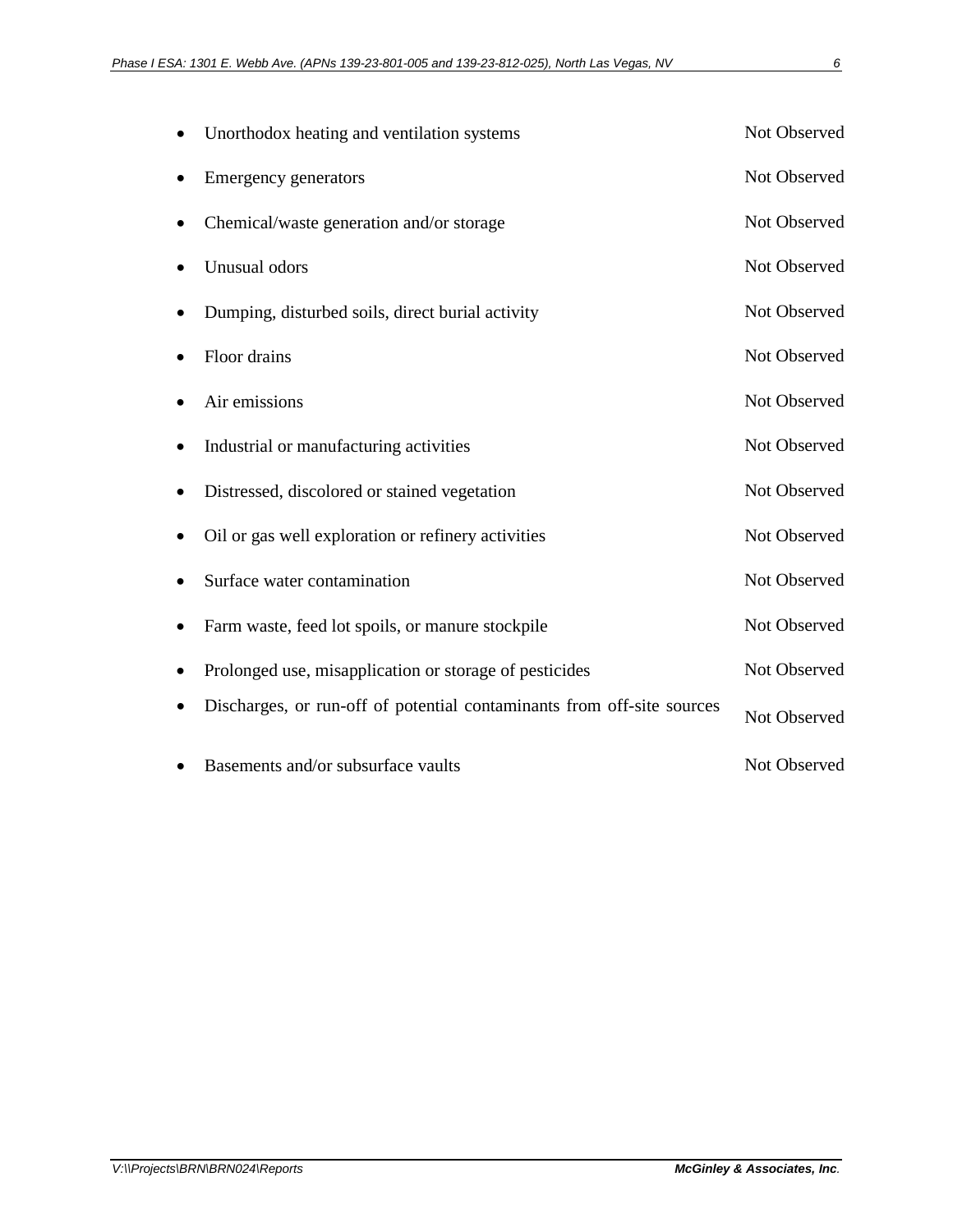# <span id="page-12-0"></span>**4.3 Site Description**

The Subject Property consists of two parcels of land that total approximately 0.30 acres of land. The northern portion of the subject property consists of approximately 0.20 acres of undeveloped land. The southern portion of the subject property consists of approximately 0.10 acres and is currently developed but vacant. The following sections describe the two parcels making up the subject property.

#### <span id="page-12-1"></span>**4.3.1 Northern Parcel, APN 139-23-801-005**

The northern parcel is undeveloped and covered with soil and gravel that has been graded. The parcel is unaddressed.

#### <span id="page-12-2"></span>**4.3.2 Southern Parcel, APN 139-23-812-025 (1301 E. Webb Ave.)**

The southern parcel is currently developed with a structure that was vacant at the time of the site visit. The structure is approximately 1,050 square feet in size and was originally constructed in 1957. Attached to the house is a storage unit that is approximately 221 square feet. The building is a single story house and consists of a dining/office area, kitchen, living room, bedroom, bathroom, and closet. The building is currently boarded and locked. The storage unit contained items such as cabinets, crutches, a trash bin, and other various household items. The floor and cardboard boxes appeared to be wet with water. A hole was observed on the roof of the shed and is most likely the source of water within the storage unit. An open door to a dilapidated gas furnace was observed on the southern wall of the structure.

The exterior of the southern parcel consisted of a gravel yard with a fenced in portion that was unable to be accessed at the time of the site visit. A sign was observed on the fence that stated "no open flame or ignition source beyond this point". There was no obvious storage of hazardous substances on the property at the time of the site visit.

# <span id="page-12-3"></span>**4.4 Surrounding Properties**

At the time of the site visit, the properties immediately surrounding the subject property consisted primarily of residential properties and a neighborhood recreation center. Reconnaissance of the publicly accessible portions of the properties located immediately adjacent to the subject property, revealed no evidence of environmental concerns that could potentially impact the subject property.

## <span id="page-12-4"></span>**4.5 PCB Sources**

Polychlorinated biphenyl (PCB) is a man-made chemical known to have potential harmful effects on human health and the environment. Federal law banned U.S. production of PCBs as of July 2, 1979. However, PCB-containing materials may still be present in electrical equipment manufactured prior to 1979. No potential PCB sources were observed on the subject property at the time of the site visit.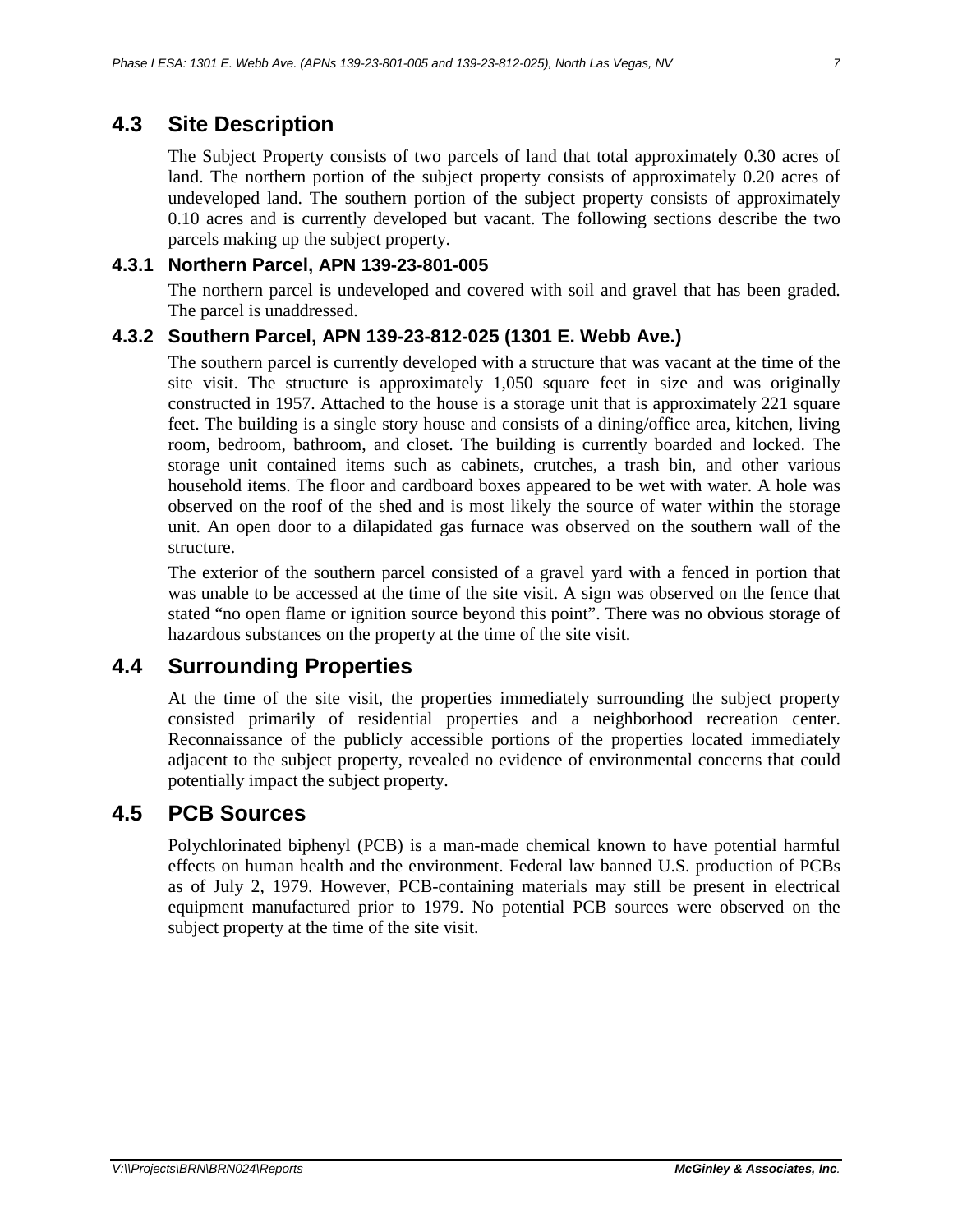# <span id="page-13-0"></span>**5. SITE HISTORY AND LAND USE**

A historical assessment of the Subject Property was performed through a search and review of historical aerial photographs, historical topographic maps, available Sanborn Fire Insurance maps, available City Directory records, County records, questionnaires/interviews, and review of a previous Phase I ESA that was performed for the Subject Property. The purpose of the historical assessment was to identify potential conditions that may have impacted the Subject Property in the past. A summary of our historical assessment is presented below.

# <span id="page-13-1"></span>**5.1 Historic Aerial Photographs**

Environmental Data Resources, Inc. (EDR) provided aerial photographs covering the area of the Subject Property for the years: 1950, 1959, 1965, 1971, 1975, 1986, 1990, 1999, and 2010. Aerial photographs for years other than these were not reviewed. The aerial photo year and a brief description of the image is provided in the table below. The review of the aerial photos did not reveal any potential environmental issues associated with the Subject Property that may have impacted the Subject Property in the past. A copy of the historic aerial photograph report that was reviewed is provided in Appendix D.

| <b>YEAR</b> | <b>DESCRIPTION</b>                                                                                                                             |                                                                                                                                                                                                                                   |  |
|-------------|------------------------------------------------------------------------------------------------------------------------------------------------|-----------------------------------------------------------------------------------------------------------------------------------------------------------------------------------------------------------------------------------|--|
|             | <b>Subject Property</b>                                                                                                                        | <b>Surrounding Area</b>                                                                                                                                                                                                           |  |
| 1950        | Appears to be undeveloped land                                                                                                                 | Appears to be mainly undeveloped land with<br>possible agricultural land on the southern<br>portion and residential area on the northern<br>portion                                                                               |  |
| 1959        | The northern parcel remains<br>undeveloped and the southern parcel<br>appears to be developed with a<br>structure                              | Expanded development is visible to the north,<br>south, east and west. Appears to be residential<br>and commercial. New structures are visible on<br>the adjacent property to the south, east and<br>west of the Subject Property |  |
| 1965        | The northern parcel appears to be<br>developed with two structures; no<br>obvious changes on the southern parcel                               | Additional development appears in the<br>surrounding area, and new structures appear<br>east of the northern parcel                                                                                                               |  |
| 1971        | Similar to previous photo                                                                                                                      | Additional development appears in the<br>surrounding area                                                                                                                                                                         |  |
| 1975        | The northern parcel structures have<br>been replaced with smaller structures;<br>no obvious changes on the southern<br>parcel                  | A structure appears northeast of the subject<br>property's northern parcel                                                                                                                                                        |  |
| 1986        | The northern parcel appears to be<br>undeveloped; southern parcel is<br>difficult to distinguish due to the small<br>scale of the aerial image | Similar to previous photo                                                                                                                                                                                                         |  |
| 1990        | Similar to previous photo                                                                                                                      | Similar to previous photo                                                                                                                                                                                                         |  |
| 1999        | Generally appears the same as it does<br>presently                                                                                             | Generally appears the same as it does<br>presently                                                                                                                                                                                |  |
| 2010        | Generally appears the same as it does<br>presently                                                                                             | Generally appears the same as it does<br>presently                                                                                                                                                                                |  |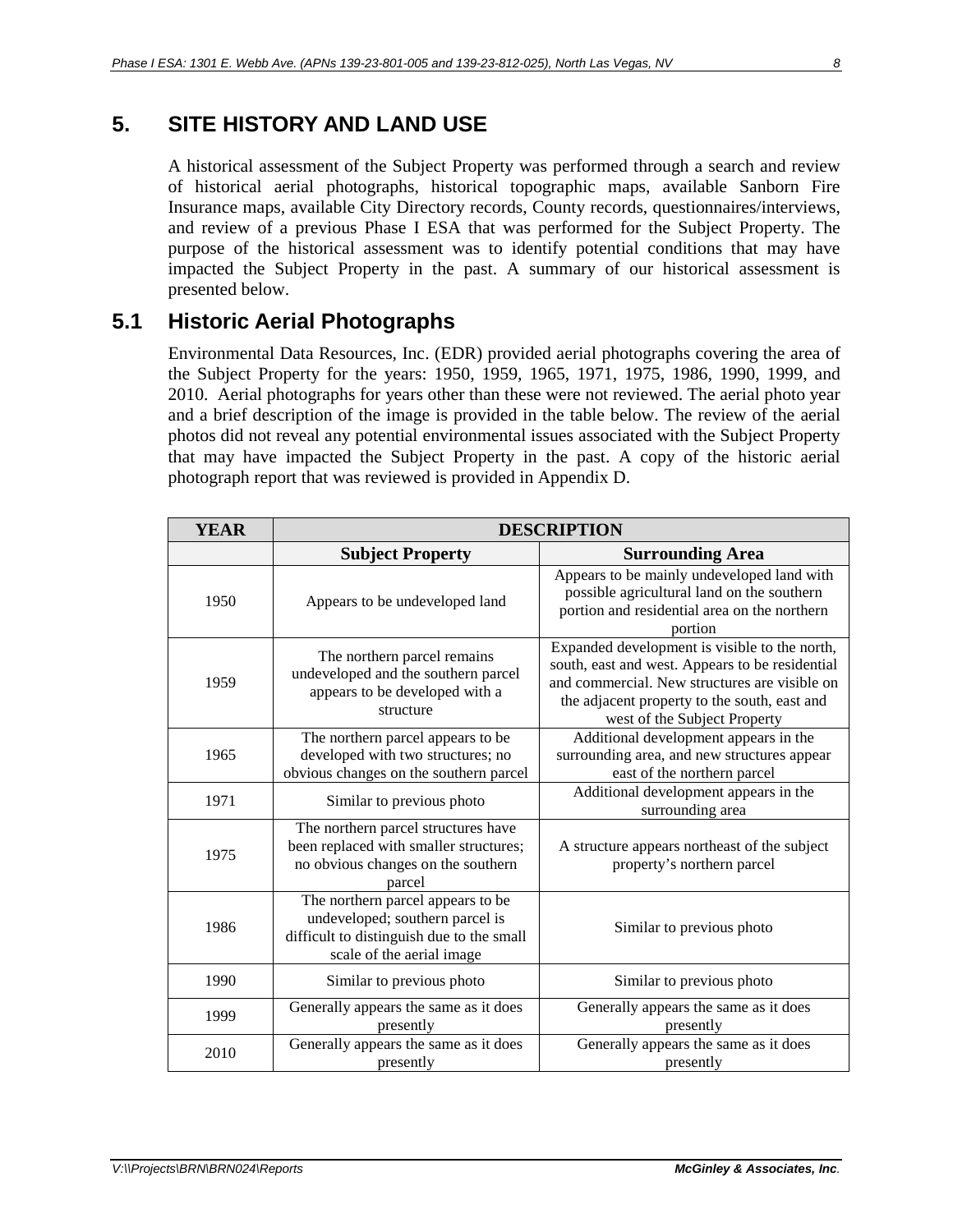# <span id="page-14-0"></span>**5.2 Historic Topographic Maps**

Historical topographic maps were provided by EDR covering the area of the Subject Property for the years: 1908, 1952, 1967, and 1984. Topographic maps for years other than these were not reviewed. A review of these maps did not reveal any specific potential environmental issues associated with the Subject Property that may have impacted the Subject Property in the past. A copy of the historical topographic map report that was reviewed is provided in Appendix D.

# <span id="page-14-1"></span>**5.3 Sanborn Fire Insurance Maps**

A Sanborn Map Report for the Subject Property was provided by EDR. However, Sanborn fire insurance maps, which can often provide detailed historical information about a site, have not been published for the area of the Subject Property. A copy of the EDR Sanborn Map Report that was reviewed is provided in Appendix E.

# <span id="page-14-2"></span>**5.4 City Directory Listings**

City street directory listings for the subject property and its adjacent properties were provided by Environmental Data Resources, Inc. (EDR). City directory listings as published by Cole Information Services, and Luskey Brother & Company were reviewed for the years: 1967, 1992, 1995, 1999, 2003, 2008, and 2013. City directories for years other than these were not reviewed. The Subject Property was not listed in any of the city directory listings. A summary of findings from the city directory listings for the Subject Property and surrounding properties is provided in the table below. A copy of the EDR city directory report that was reviewed is provided in Appendix E.

|             | <b>DESCRIPTION</b>                                                                            |                                                 |                                                                            |  |
|-------------|-----------------------------------------------------------------------------------------------|-------------------------------------------------|----------------------------------------------------------------------------|--|
| <b>YEAR</b> |                                                                                               | <b>Surrounding Properties</b>                   |                                                                            |  |
|             | <b>Subject Property</b>                                                                       | <b>E</b> Webb Avenue                            | <b>N</b> Bruce Street                                                      |  |
| 1967        | Not listed                                                                                    | Residential properties                          | Residential properties and<br>commercial properties                        |  |
| 1992        | Convo Military order,<br><b>NLV</b> Veterans Halls.<br>NLV Vets, and<br><b>Women Veterans</b> | Residential properties                          | Residential properties and<br>commercial properties                        |  |
| 1995        | Military Order Purple<br>Heart                                                                | <b>Residential Properties</b>                   | Residential properties and some<br>commercial properties                   |  |
| 1999        | Convo North Las<br>Vegas Veterans and<br>Women Veterans of<br>Nevada                          | Residential properties and<br>unknown occupants | Residential properties,<br>commercial properties, and<br>unknown occupants |  |
| 2003        | Not listed                                                                                    | Residential properties                          | Mostly residential properties and<br>some commercial properties            |  |
| 2008        | Not listed                                                                                    | Residential properties                          | Mostly residential properties and<br>some commercial properties            |  |
| 2013        | Not listed                                                                                    | Residential properties                          | Mostly residential properties and<br>some commercial properties            |  |

# <span id="page-14-3"></span>**5.5 Clark County Assessor's Office**

According to the Clark County Assessor's Office, the subject property consists of two parcels of land listed as Clark County APNs 139-23-801-005 and 139-23-812-025. Parcel APN 139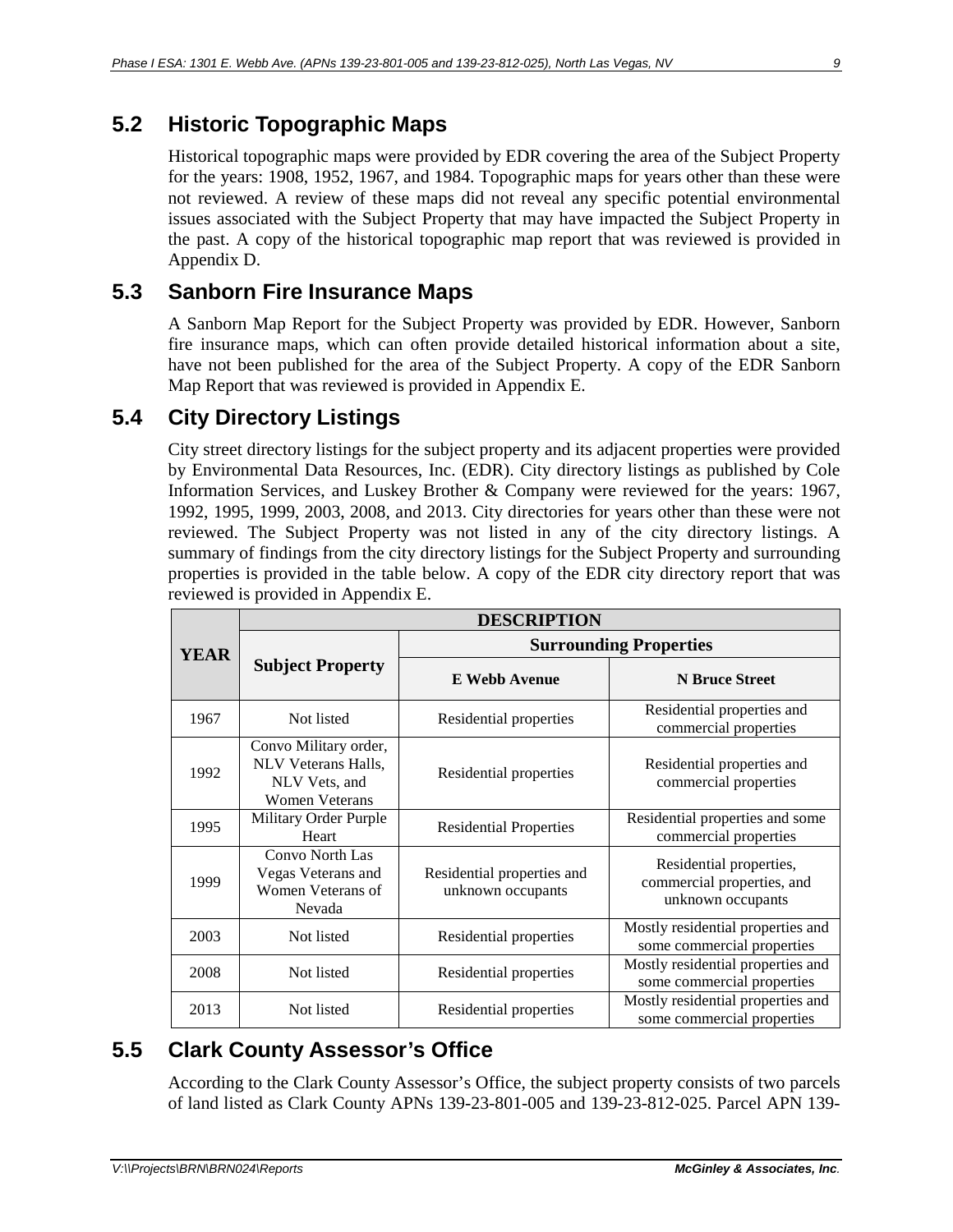23-801-005 is approximately 0.20 acres. According to available assessor's information, the parcel is currently owned by the City of North Las Vegas. Information available on the website indicates that the current owner obtained the subject property in November of 1968. No other previous owners of the subject are listed. The 0.10 acre portion of APN 139-23- 812-025 that is a portion of the subject property is also currently owned by the City of North Las Vegas. No known previous owners are listed. Assessors ownership information can be found in Appendix B.

#### <span id="page-15-0"></span>**5.6 Interviews**

During the site visit, Enrique Damian with the City of North Las Vegas accompanied MGA staff and was available for an interview regarding his knowledge of the Subject Property. According to Mr. Damian, the property was utilized as a fraternity house when it was first constructed until 1972. After that it became the meeting office for the Boy Scouts of America for the next 10 years. The City of North Las Vegas took ownership and it became a storage facility that housed heavy equipment for the City of North Las Vegas. Mr. Damian stated that he had heard that it may have been a pumping station. Mr. Damian explained that the larger parcel was paved in the 1990's and was set aside to be a parking lot. He was unaware of any other use of the parcel.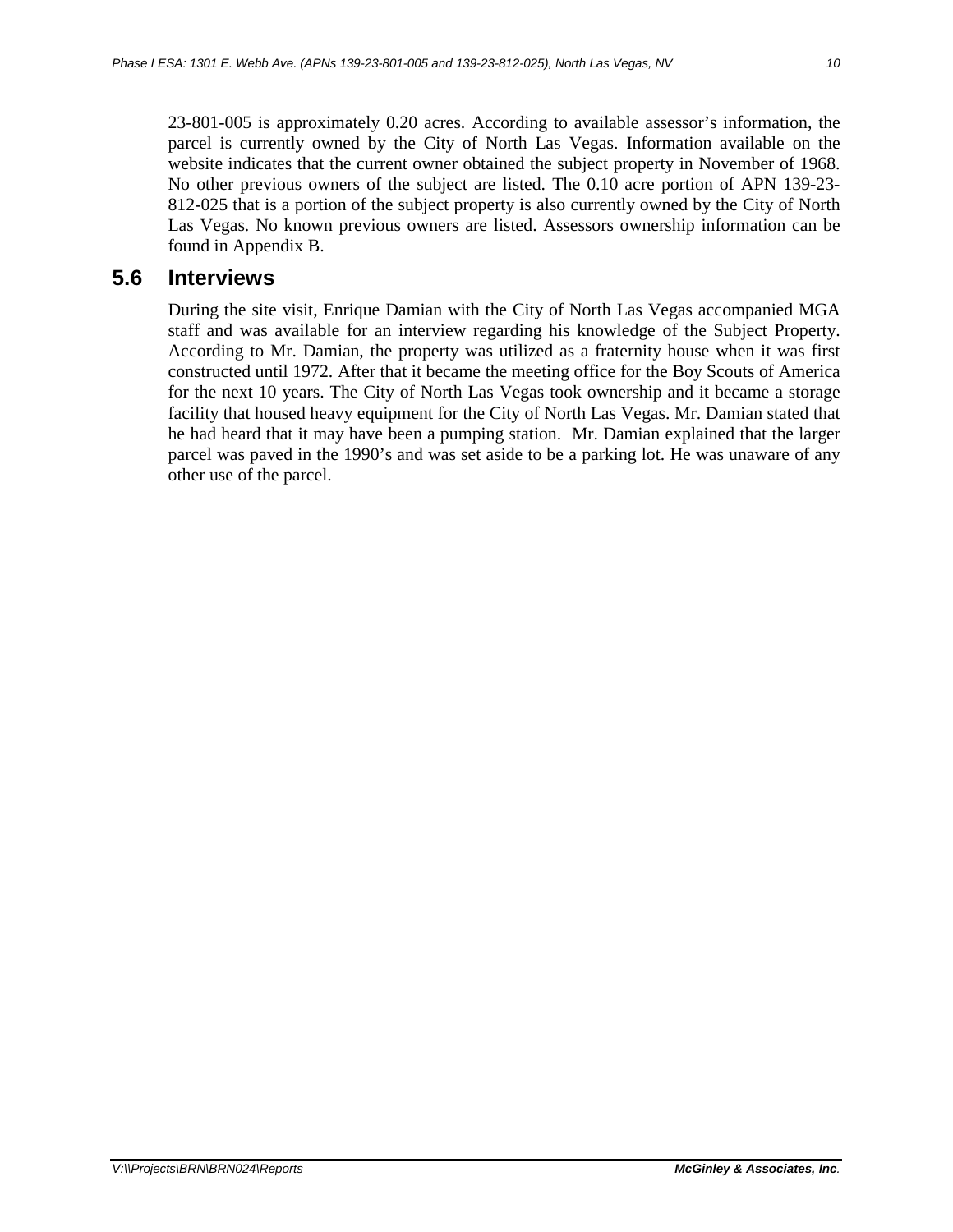# <span id="page-16-0"></span>**6. REGULATORY AGENCY REVIEW**

As defined in ASTM E 1527-13, a historical recognized environmental condition (HREC) is a past release of any hazardous substances or petroleum products that has been addressed to the satisfaction of the applicable regulatory authority (to current regulatory standards) or meets unrestricted residential use criteria established by a regulatory authority, without subjecting the property to institutional controls or engineering controls. A HREC will not be considered a REC per ASTM E 1527-13. To the contrary, a controlled recognized environmental condition is a REC that has been addressed to the satisfaction of the applicable regulatory authority with hazardous substances or petroleum products allowed to remain in place subject to the implementation of required controls (i.e., property use restrictions, activity use limitations, institutional/engineering controls, etc.).

A regulatory agency review was conducted through both a commercial database search and local agency inquiries. The purpose of this regulatory agency review was to ascertain if regulatory actions have ever been imposed on the Subject Property, adjacent properties, or on properties within the radius guidelines established by the 2013 ASTM Standard Practice for Environmental Site Assessments.

# <span id="page-16-1"></span>**6.1 EDR Radius Map Report**

At the request of MGA, EDR performed a review of federal, state, and local environmental databases. A copy of the EDR report is included herein as Appendix F. Included within the report are summaries of the regulatory databases reviewed, a listing of sites identified within the search radius, detailed data on the identified sites, and maps showing the locations of facilities reported to have had regulatory action. MGA reviewed and evaluated all of the sites in the EDR report.

A regulatory review was performed to search for regulated sites located within a one-mile radius of the Subject Property. The Subject Property was not listed in any of the databases searched by EDR. In addition, the following regulatory sites were identified in the databases searched by EDR: One Corrective Action (CORRACTS) site, one Resource Conservation and Recovery Act Small Quantity Generator (RCRA-SQG) site, 35 State Hazardous Waste Sites (SHWS), three Leaking Underground Storage Tank (LUST) sites, one Underground Storage Tank (UST) site, one Above Ground Storage Tank (AST) site, 20 US Brownfields sites, one Solid Waste Recycling (SWRCY) facility, one RCRA No Longer Regulated Generator (NonGen/NLR) site, one US Historical Auto station facility, and one US Historical cleaners facility. Based on a review of available information regarding the 66 listed sites, all are considered likely to be hydrologically downgradient from, or cross-gradient to, the subject property, have had no reported releases, have had no reported violations of hazardous waste regulations, and/or have received regulatory closure. For this reason, the sites are considered unlikely to cause, or to have caused in the past, environmental impact to the subject property.

The EDR database search also identified a number of sites that could not be mapped due to insufficient address information. MGA reviewed all of these sites and has determined that each are located far from the subject property, are at locations that are considered likely to be hydrologically downgradient from, or cross-gradient to, the Subject Property, have had no reported releases, have had no reported violations of hazardous waste regulations, and/or have received regulatory closure. For this reason, the unmapped sites are considered unlikely to cause, or to have caused in the past, environmental impact to the subject property. A copy of the EDR Radius Map report that was reviewed is provided in Appendix F.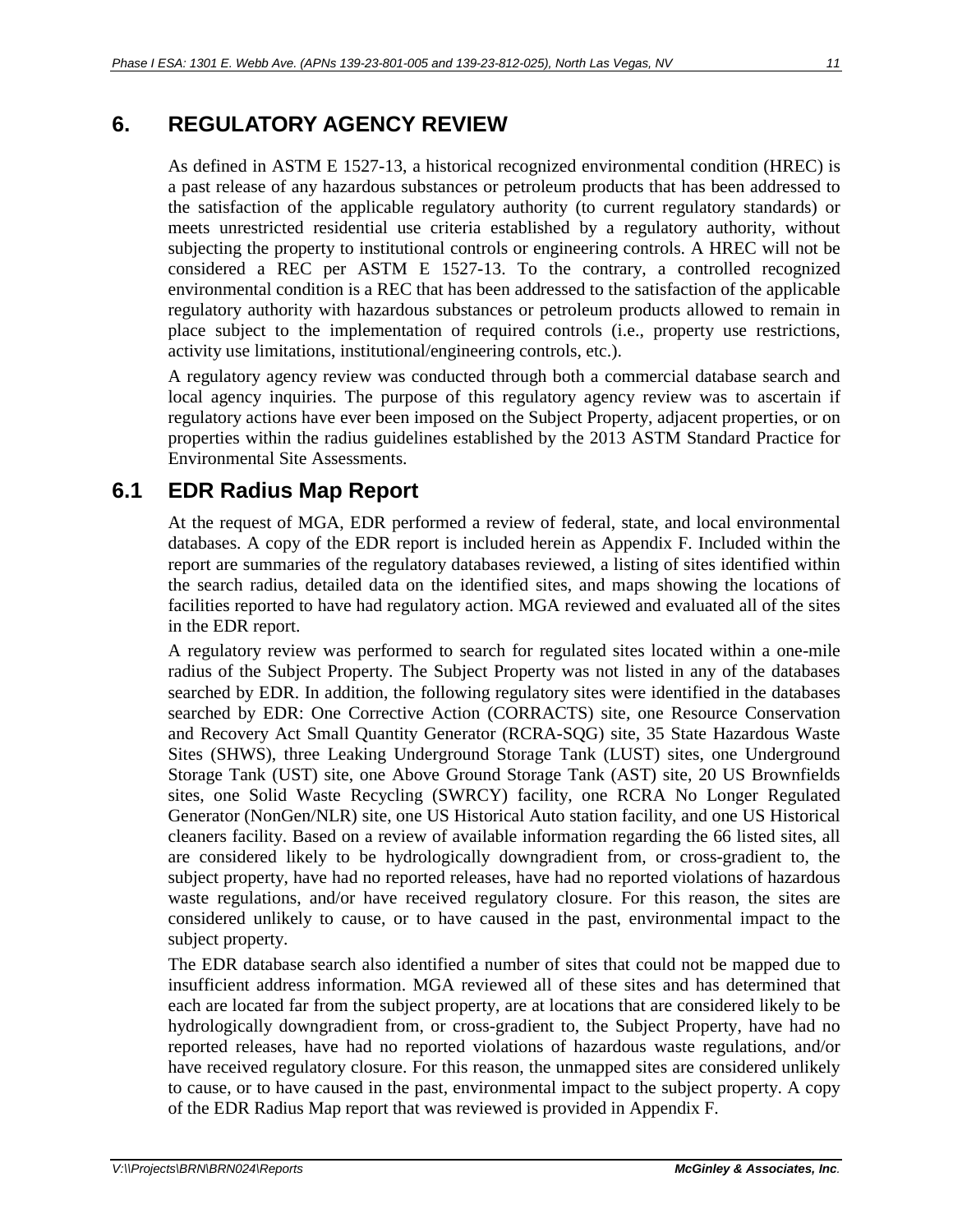# <span id="page-17-0"></span>**6.2 EDR Vapor Encroachment Screen**

MGA conducted a Tier 1 Vapor Encroachment Screen (VES) investigation in accordance with the 2010 ASTM Standard Guide for Vapor Encroachment Screening on Property Involved in Real Estate Transactions (ASTM E 2600-10). The goal of the VES is to identify the potential for vapors from hazardous substances and petroleum releases to reach the Subject Property. ASTM E2600-10 defines the term, vapor encroachment condition (VEC) as the presence or likely presence of chemical of concern (COC) vapors in the subsurface of the Subject Property caused by the release of vapors from contaminated soil or groundwater or both, on the Subject Property. MGA performed a VES for the area encompassing the Subject Property by reviewing each of the regulatory sites that were provided by EDR within a 1/3 mile primary search radius. For each site, a VEC was ruled out. A copy of the EDR VEC report is included herein as Appendix G.

# <span id="page-17-1"></span>**6.3 Southern Nevada Health District**

On January 20, 2015, a file review request was sent to the Southern Nevada Health District for reviewing files associated with the subject property addressed at 1301 E. Webb Avenue. An email reply was provided by Ms. Edie Mattox on January 23, 2015. According to Ms. Mattox, the review revealed that the Solid Waste and Compliance Section could not locate any public records concerning 1301 E. Webb Avenue.

# <span id="page-17-2"></span>**6.4 City of North Las Vegas**

On January 26, 2015, an online request was made for any information pertaining to the subject property. On February 23, 2015, MGA spoke with Kirk Medina from North Las Vegas in reference to the subject property. He stated there have been no known environmental issues the property. According to Mr. Medina, he thought there may have been groundwater wells on the property to monitor the water levels, however it would have been over 20 years prior and there are no known records with the City of North Las Vegas or with NDWR that they ever existed. Mr. Medina contacted Thomas Martens with Community Development and Compliance regarding any environmental complaints. Mr. Martens replied that all complaints against 1301 E. Webb Avenue were graffiti related and no complaint records were found for the vacant parcel.

On January 4, 2015, MGA staff reviewed historical records pertaining to the subject property at the North Las Vegas City Hall, using the microfiche machine. The three addresses provided below were a part of the Mt. View Estates residential area and may have been associated with Subject Property.

#### <span id="page-17-3"></span>**6.4.1 1300 E. Webb Avenue**

According to the historic files, the property had an application for a building permit in 1963. The dwelling was a one story house and approximately 1,248 square feet in size. In 1974 the owners First Western Savings Association gave ownership to the City of North Las Vegas. No other information was found.

#### <span id="page-17-4"></span>**6.4.2 1301 E. Webb Avenue**

Based on the historical documents, the residential house was used as a Girls Club facility. In 1972 the residential house was approved for use by the North Las Vegas Lions Club. In 1983, the Council of Nevada Veterans Organization (CONVO) made a request for possible occupancy of the property. According to the lease documents, no improvements were to be made to the property and the occupancy shall be for approximately two years or until Bruce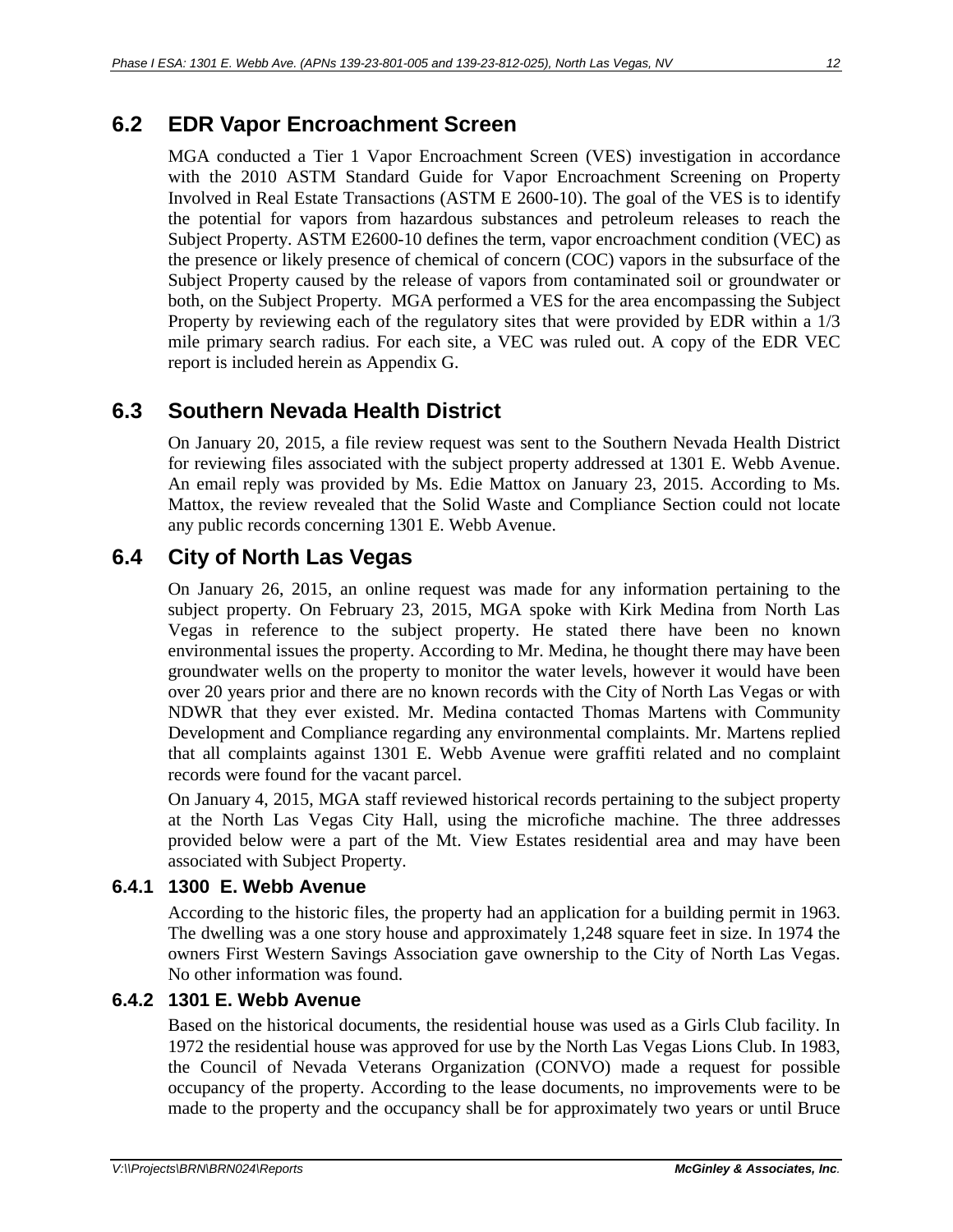Street is widened. No other information was found.

#### <span id="page-18-0"></span>**6.4.3 1301 E. Stanley Avenue**

According to the historic files, the Department of Recreation and Parks used this facility as a temporary headquarters during the construction of the neighborhood facility. In 1970, the single story home was remodeled into a recreational building. In 1974, the Building and Safety Department authorized the demolition at 1301 Stanley Avenue. No other information was found.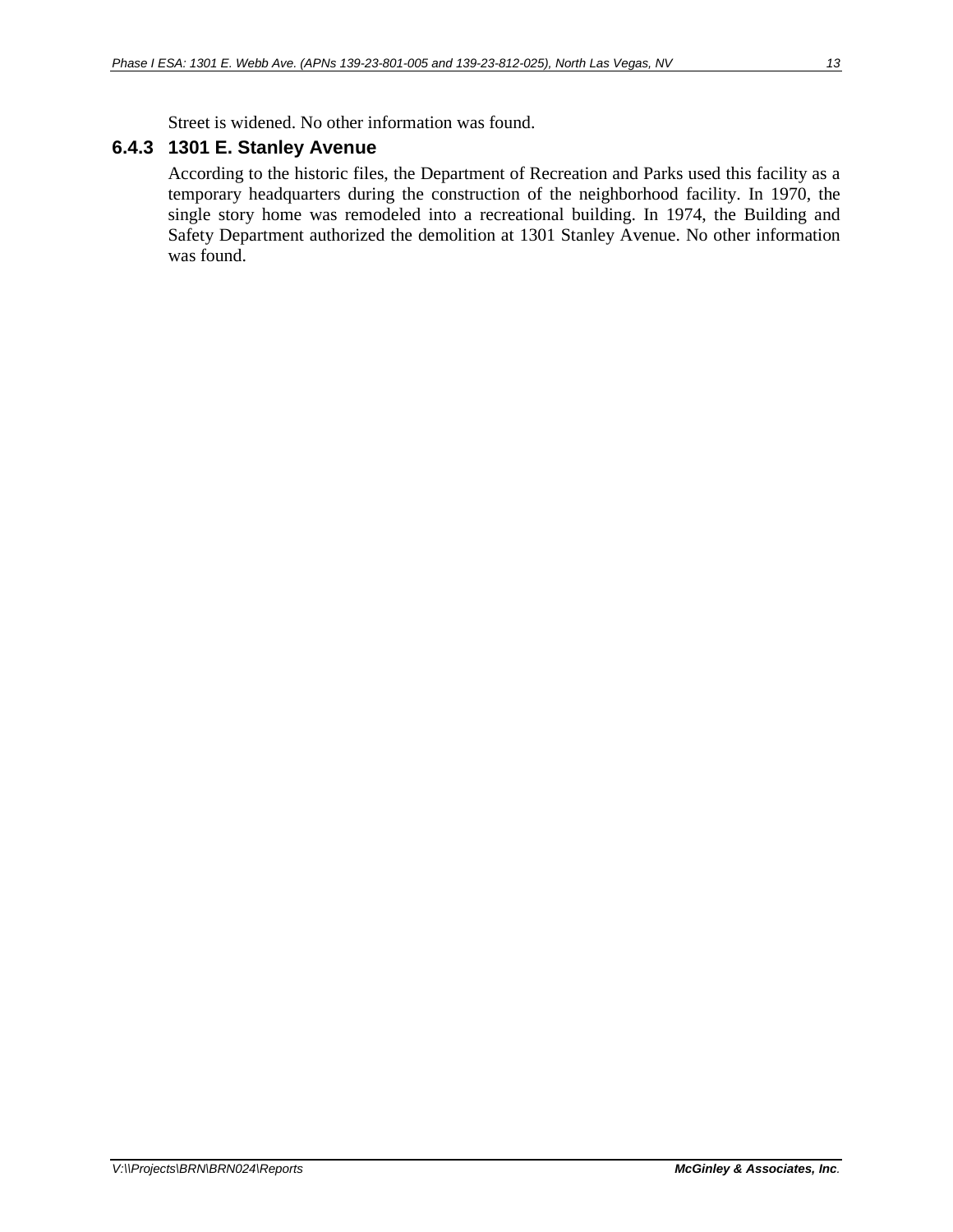# <span id="page-19-0"></span>**7. POTENTIAL ENVIRONMENTAL HAZARDS**

A review of site-specific, potential environmental hazards was conducted for the purpose of identifying environmental issues not subject to regulatory enforcement action, but which may nevertheless be considered a *Business Environmental Risk* to the user of this Phase I ESA. Non-scope business risk considerations may include the following, but are not limited to:

- Asbestos
- Lead Based Paint
- Mold
- Radon
- Industrial Hygiene
- Health and Safety
- Indoor Air Quality (unrelated to releases of hazardous substances or petroleum products into the environment)
- Ecological Resources
- Endangered Species
- Cultural/Historical Resources

The following non-scope business risk considerations have been reviewed for this Phase I ESA.

#### <span id="page-19-1"></span>**7.1 Asbestos**

Asbestos containing material (ACM) has been identified as a potential health hazard, particularly when that material is friable and becomes damaged. Identification and sampling for the presence of ACM are beyond the Scope of Work (as outlined in Section 1.4 of this report) for this Phase I ESA. The building on the subject property was originally constructed in 1957. Therefore, the potential exists that ACM containing materials were utilized during construction. Therefore, should the user of this Phase I ESA wish to gain confidence with regard to the risk of asbestos, it is recommended that the on-site building be tested.

## <span id="page-19-2"></span>**7.2 Lead Based Paint**

Lead based paint (LBP) has been identified as a potential health hazard, especially in young children. When lead is absorbed into the body, it can cause damage to the brain and other vital organs. Buildings constructed prior to 1978 may have utilized paints which contained lead. Identification and sampling for the presence of lead in paint is beyond the Scope of Work (as outlined in Section 1.4 of this report) for this Phase I ESA. The building on the Subject Property was originally constructed in 1957. Therefore, the potential exists that LBP was utilized during construction. Therefore, should the user of this Phase I ESA wish to gain confidence with regard to the risk of lead based paint, it is recommended that the on-site building be tested.

## <span id="page-19-3"></span>**7.3 Radon**

Radon gas is a colorless, toxic gas derived from the radioactive decay of uranium and other minerals, which are often found within bedrock and unconsolidated sediments. Radon gas can enter homes and other structures through floor cracks and other openings that are in direct contact with the underlying geologic materials. Sampling for the presence of radon gas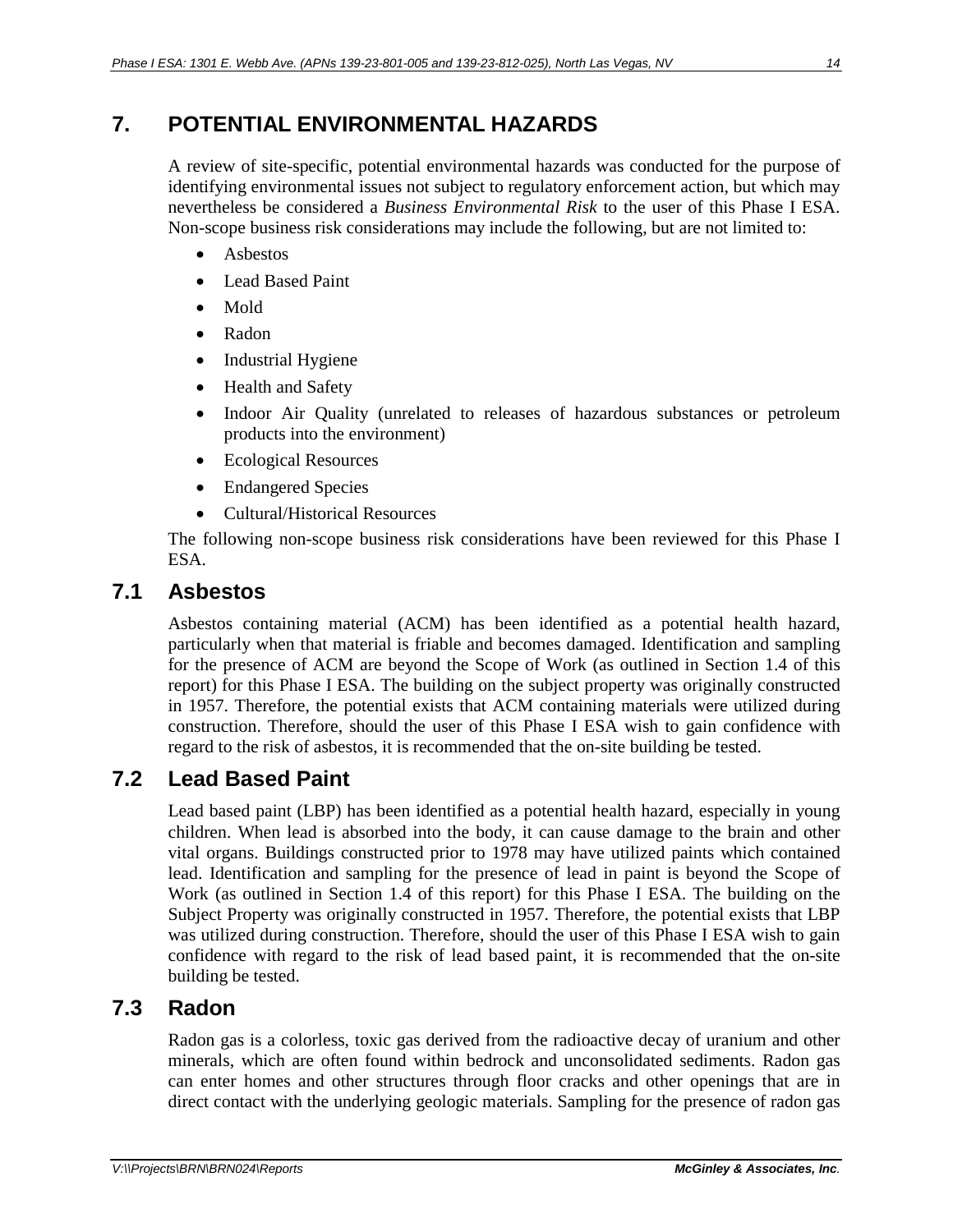is beyond the Scope of Work (as outlined in Section 1.4 of this Report) for this Phase I ESA. However, MGA has reviewed the EPA published map of radon zones for the State of Nevada and a Nevada Bureau of Mines and Geology report titled "Radon in Nevada". Based on the information reviewed, MGA is of the opinion that the risk of radon gas accumulation is not likely an environmental concern at the subject property at this time. However, should the user of this Phase I ESA wish to gain confidence with regard to the risk of radon gas, it is recommended that the current structure or any future on-site structures be tested.

### <span id="page-20-0"></span>**7.4 Mold**

Molds are naturally occurring organisms that live and reproduce on moist surfaces. Within the interior of a structure, the presence of mold can lead to asthma, allergic reactions, and respiratory problems. Identification and sampling for the presence of mold are beyond the Scope of Work (as outlined in Section 1.4 of this Report) for this Phase I ESA. Should the user of this Phase I ESA wish to gain confidence with respect to the presence (or absence) of mold within the on-site buildings, MGA recommends that a mold inspector be contacted for that purpose.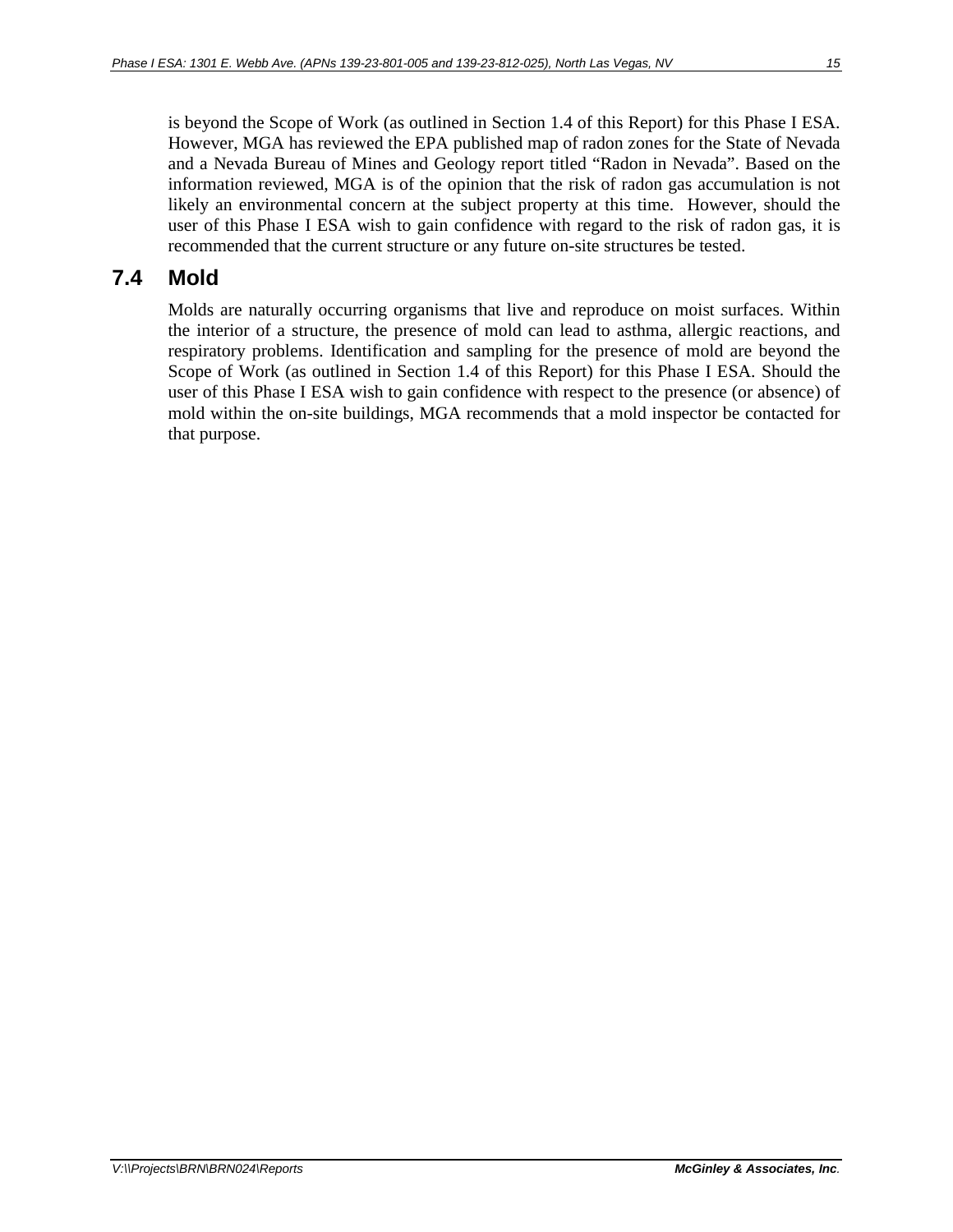# <span id="page-21-0"></span>**8. FINDINGS AND CONCLUSIONS**

McGinley and Associates, Inc. has performed this Phase I Environmental Site Assessment in accordance with the scope and limitations of ASTM Practice E 1527-13 on a property located at the corner of N. Bruce Street and E. Webb Avenue and partially addressed at 1301 East Webb Avenue, in the city of North Las Vegas, Clark County, Nevada. A summary of our environmental findings and conclusions is presented below.

# <span id="page-21-1"></span>**8.1 Findings**

#### <span id="page-21-2"></span>**8.1.1 Historical Recognized Environmental Conditions**

No *historical recognized environmental conditions* were found for the Subject Property.

#### <span id="page-21-3"></span>**8.1.2 Controlled Recognized Environmental Conditions**

No *controlled recognized environmental conditions* were found for the Subject Property.

#### <span id="page-21-4"></span>**8.1.3 Recognized Environmental Conditions**

Two *recognized environmental conditions* were found for the Subject Property and are listed below:

- According to City of North Las Vegas employees, the southern parcel may have been used to store heavy equipment. In addition, a sign posted on the fence stated "No open flame or ignition beyond this point" which indicates that petroleum products or flammable hazardous substances may have been previously stored or used in the yard and therefore, spills and leaks of those materials may have occurred in that area.
- The building located on the southern parcel was originally constructed in 1957. It is unknown what renovations, if any, have been implemented. Therefore, due to the age of the structure, the potential exists that building materials used in the construction of the structure contain asbestos and/or lead-based paint.

#### **8.1.4 Other Concerns**

No other concerns were found for the Subject Property.

## <span id="page-21-5"></span>**8.2 Conclusions**

MGA has performed a Phase I Environmental Site Assessment in conformance with the scope and limitations of ASTM Practice E 1527 on the property located at the corner of N. Bruce Street and E. Webb Avenue and partially addressed at 1301 E. Webb Avenue (APN 139-23-801-005 and 139-23-812-025), the property. Any exceptions to, or deletions from, this practice are described in Section 9 of this report.

Upon conclusion of our Phase I ESA, and based on the information reviewed, this assessment has revealed no evidence of controlled recognized environmental conditions in connection with the Subject Property. However, two RECs associated with the southern parcel of the subject property are described below:

- According to City of North Las Vegas employees, the southern parcel may have been used to store heavy equipment. In addition, a sign posted on the fence stated "No open flame or ignition beyond this point" which indicates that petroleum products or flammable hazardous substances may have been previously stored or used in the yard and therefore, spills and leaks of those materials may have occurred in that area.
- The building located on the southern parcel was originally constructed in 1957. It is unknown what renovations, if any, have been implemented. Therefore, due to the age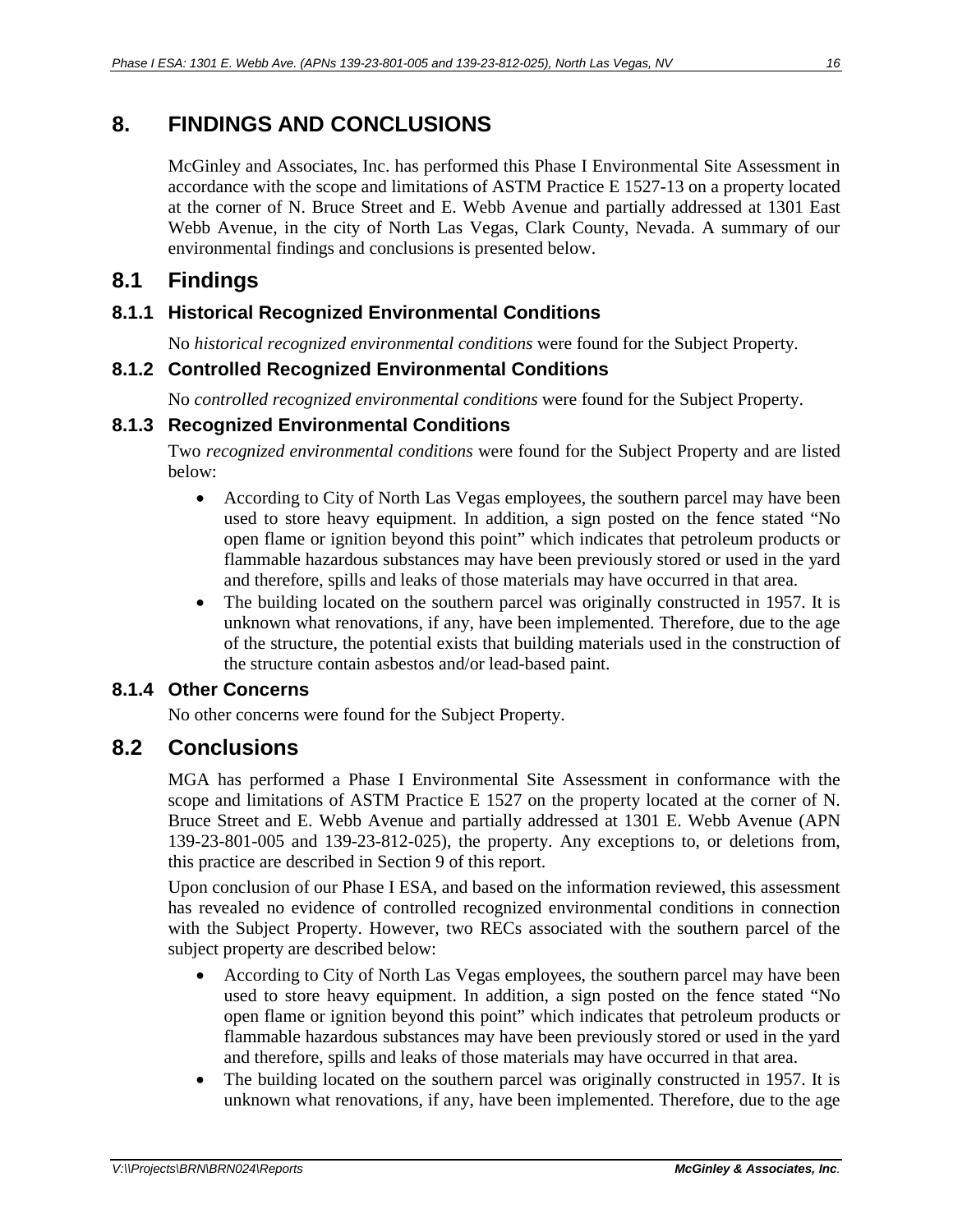of the structure, the potential exists that building materials used in the construction of the structure contain asbestos and/or lead-based paint.

Based on the discovery of these RECs, MGA is of the opinion that further assessments are warranted at this time to assess for possible impacts of petroleum products and hazardous materials to the exterior portions of the property and asbestos or lead-based paint within suspect building materials found within the structure.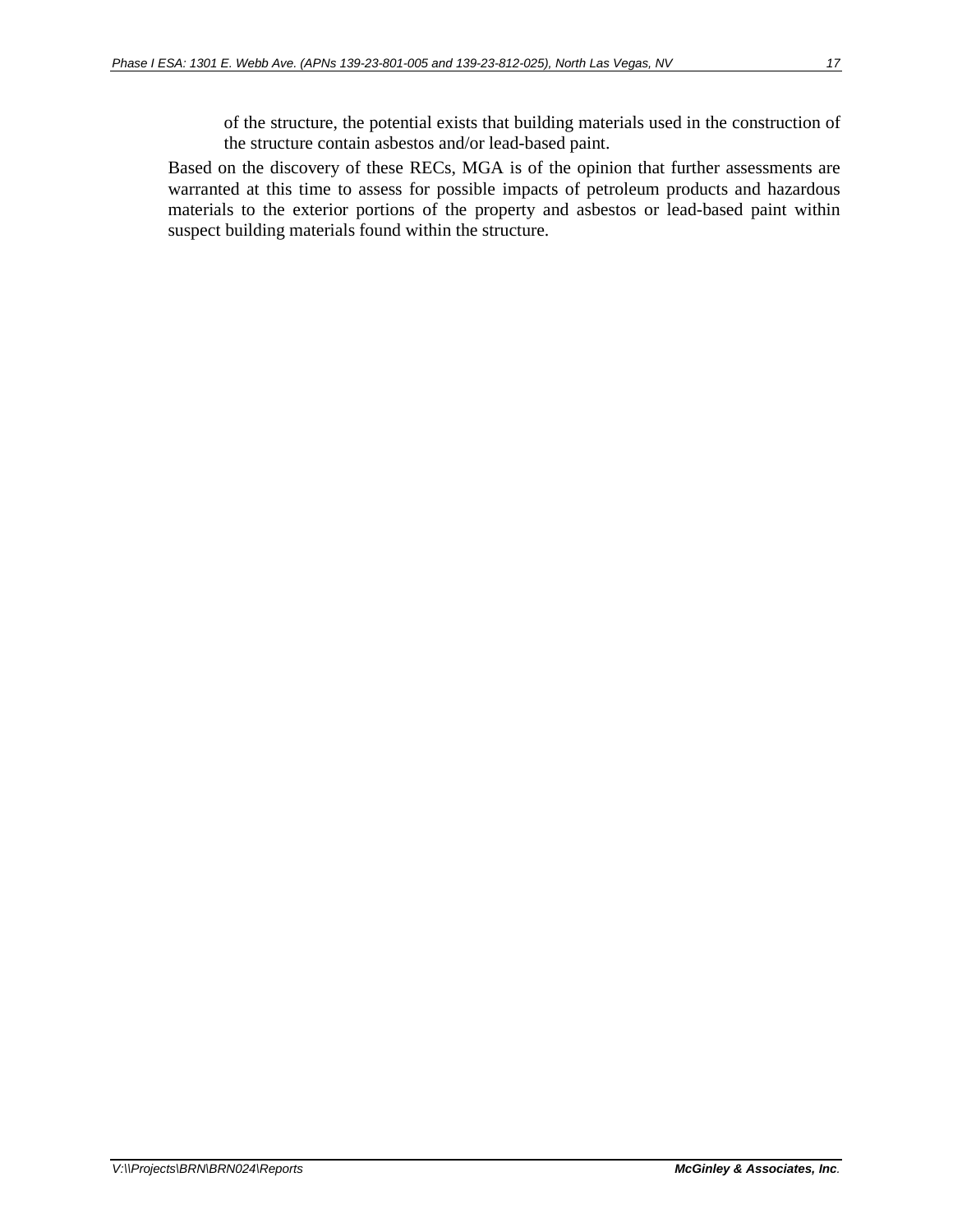## <span id="page-23-0"></span>**9. LIMITATIONS**

#### <span id="page-23-1"></span>**9.1 General**

The conclusions and recommendations presented above are based upon the agreed scope of work outlined in the above report. McGinley and Associates, Inc. makes no warranties or guarantees as to the accuracy or completeness of information obtained from others. It is possible that information exists beyond the scope of this investigation. Additional information, which is not available to McGinley and Associates, Inc. at the time of writing the Report, may result in a modification of the conclusions and recommendations presented. The services performed by McGinley and Associates, Inc. have been conducted in a manner consistent with the level of care ordinarily exercised by members of our profession currently practicing under similar conditions. This report is not a legal opinion, but may under certain circumstances be prepared at the direction of counsel, may be in anticipation of litigation, and may be classified as an attorney-client communication or as an attorney work product.

This report has been prepared for the sole use of the addressee of this report, and cannot be released without consent from McGinley  $\&$  Associates Inc. If a third party relies on the information provided in this report, McGinley and Associates, Inc. accepts no responsibility for damages suffered by the third party as a result of reliance of information contained in this report, and that nothing contained in this report shall create a contractual relationship or cause the third party to bring suit against McGinley & Associates, Inc.

#### <span id="page-23-2"></span>**9.2 Data Gaps**

The following data gaps were identified during the course of performance of this Phase I ESA:

- Historical information found for the Subject Property may have exceeded five year intervals. This data gap is not considered significant as specific use of the property and adjoining properties appears unchanged during the period of time that exceeded five years.
- Sanborn fire insurance maps were not available for the area covering the Subject Property. However, this data gap is not considered significant as the specific use of the property and adjoining properties appears unchanged since it was first developed based on other sources reviewed.
- Past owners were not available within reasonable time and/or cost constraints for interview for this report. However, based on information obtained from EDR, Clark County records, and interviews with current owners, this data gap is not considered significant since it is likely all information obtained would be duplicative of information obtained from these other sources.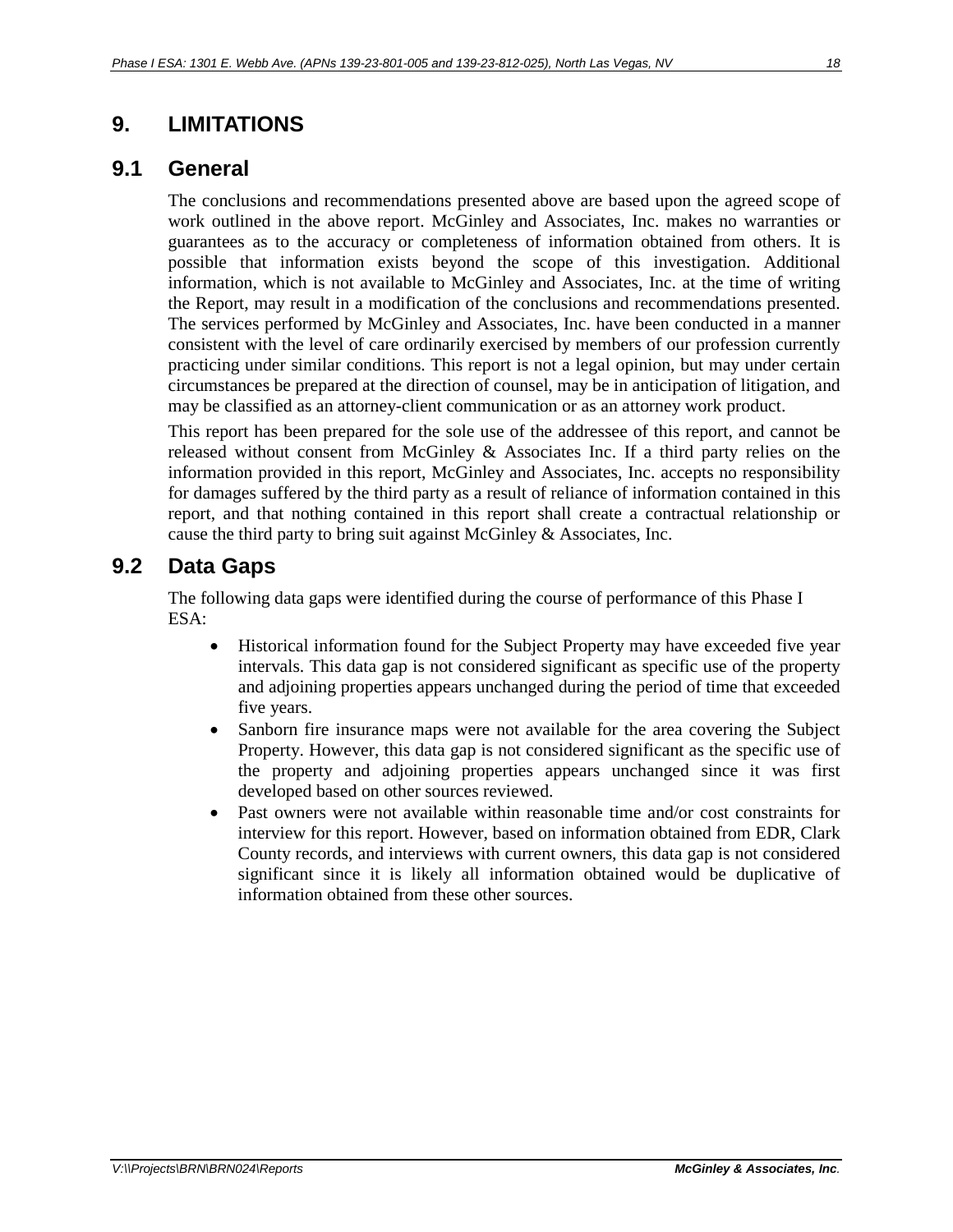# <span id="page-24-0"></span>**10. SIGNATURES OF ENVIRONMENTAL PROFESSIONALS**

We certify that, to the best of our knowledge and belief, we meet the definition of Environmental Professionals, as defined in ASTM E 1527-13. We have specific qualifications based on education, training, and experience to assess a property of this nature, history, and setting. We have developed and performed all appropriate inquiries in conformance with the standards and practices set forth in 40 CFR Part 312. Resumes of the environmental professionals utilized in performance of this Phase I ESA are attached in Appendix H.

Respectfully Submitted: **McGinley and Associates, Inc.**

Hauren Bruno

Lauren Bruno Staff Scientist

#### **Reviewed by:**

I hereby certify that I am responsible for the services described in this document and for the preparation of this document. The services described in this document have been provided in a manner consistent with the current standards of the profession, and to the best of my knowledge, comply with all applicable federal, state and local statutes, regulations and ordinances.

bprill (

Brett Bottenberg, C.E.M. #1690, Exp. Date 10/7/15 Project Manager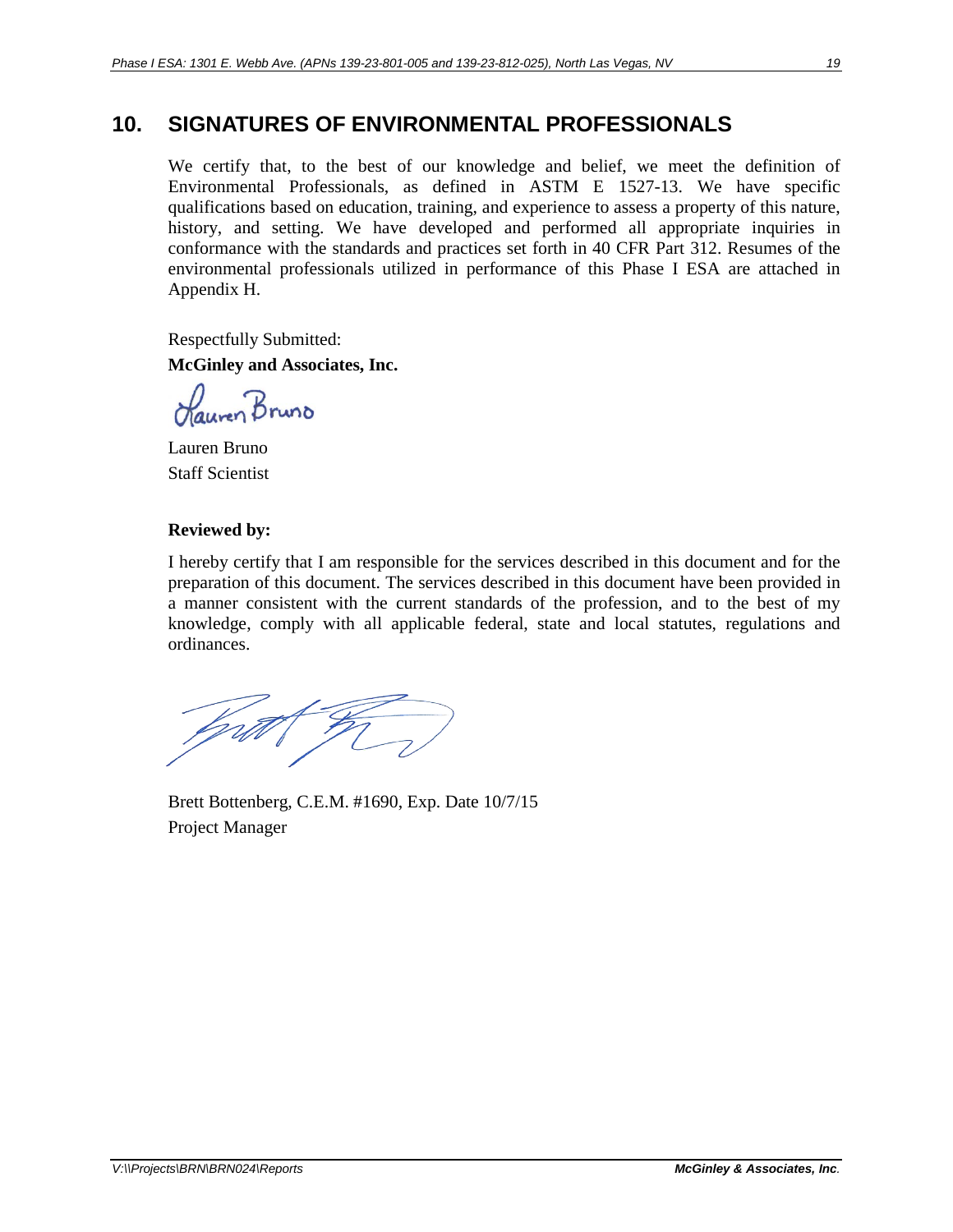### <span id="page-25-0"></span>**11. REFERENCES**

ASTM, Standard Practice for Environmental Site Assessments: Phase I Environmental Site Assessment Process, ASTM E 1527-13

Clark County Assessor's Office (on-line), http://clarkcountynv.gov/depts/assessor/pages/recordsearch.aspx.

EDR, January 16, 2015. Certified Sanborn Map Report. Inquiry Number: 4184528.3.

EDR, January 16, 2015. The EDR Radius Map Report with GeoCheck. Inquiry Number: 4184528.2s.

EDR, January 21, 2015. The EDR Aerial Photo Decade Package. Inquiry Number: 4184528.9.

EDR, January 20, 2015. The EDR City Directory Image Report. Inquiry Number: 4184528.5.

EDR, January 19, 2015. EDR Historical Topographic Map Report. Inquiry Number: 4184528.4.

EDR, January 20, 2015. EDR Vapor Encroachment Screen. Inquiry Number: 4184528.6s.

J.C. Matti, S.B. Castor, J.W. Bell, and S.M. Rowland, 1973, Las Vegas NE Folio Geologic Map, Nevada Bureau of Mines and Geology, University of Nevada Reno.

Natural Resources Conservation Service, 2014. Web Soil Survey: Clark County, Nevada, South Part (NV788). Version 10, August 22, 2014. United States Department of Agriculture. (*http://websoilsurvey.nrcs.usda.gov/app/WebSoilSurvey.aspx*)

Nevada Division of Water Resources Well Log Database (online), (*http://water.nv.gov*).

Western Regional Climate Center (WRCC), 2015. Desert Research Institute Website (*http://www.wrcc.dri.edu/climatedata/climsum*/)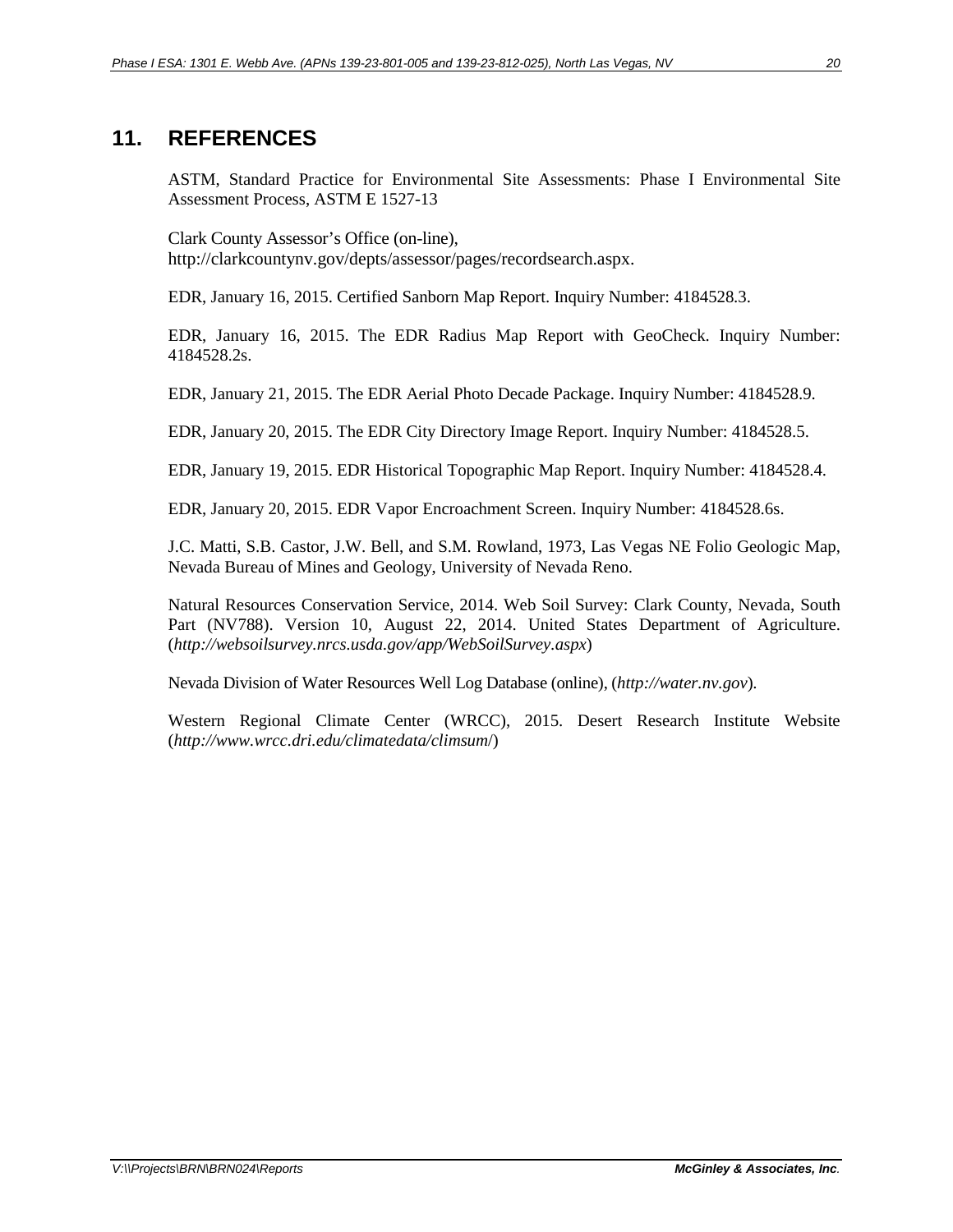

**BRN 024 01 2/24/2015**